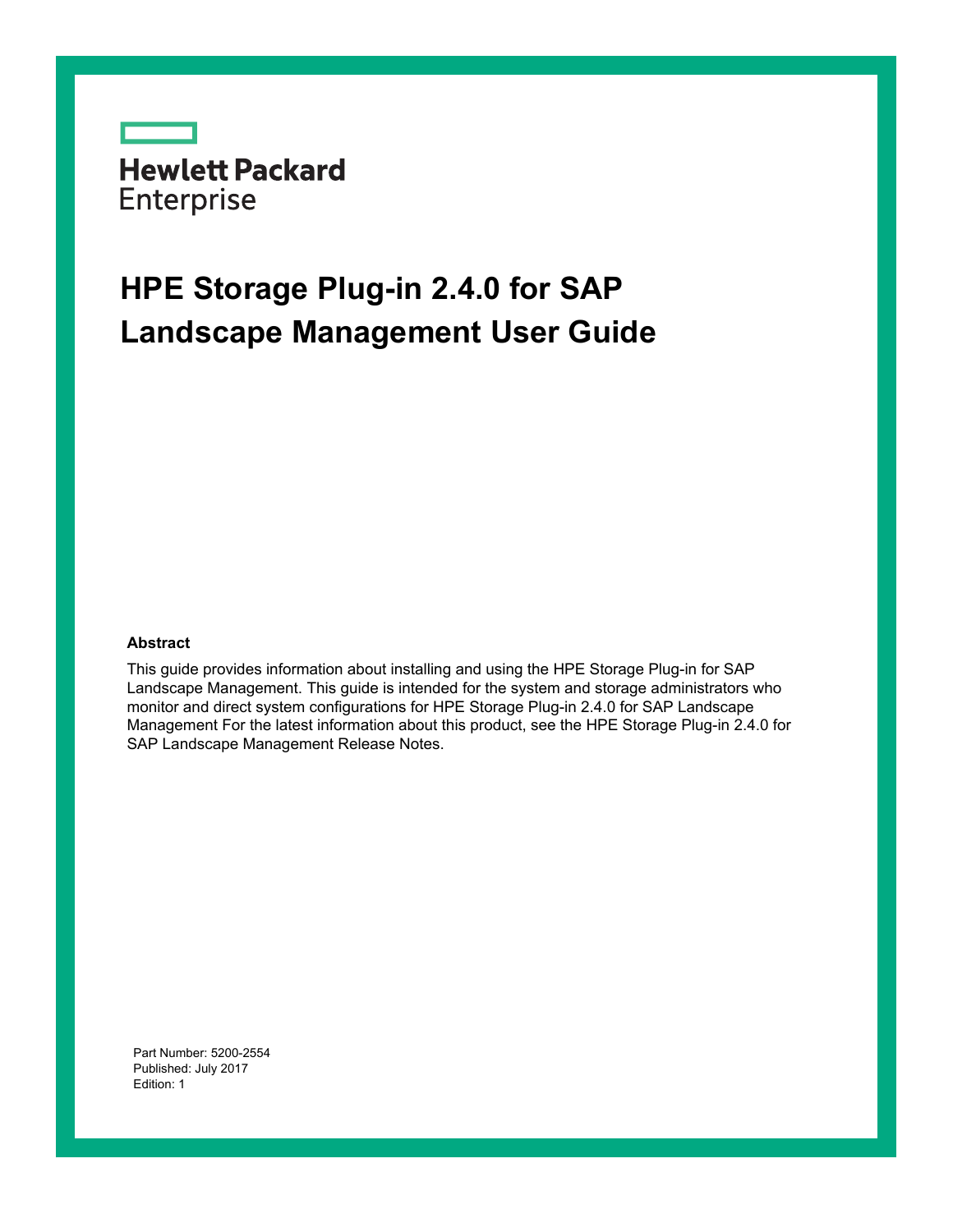## **Notices**

The information contained herein is subject to change without notice. The only warranties for Hewlett Packard Enterprise products and services are set forth in the express warranty statements accompanying such products and services. Nothing herein should be construed as constituting an additional warranty. Hewlett Packard Enterprise shall not be liable for technical or editorial errors or omissions contained herein.

Confidential computer software. Valid license from Hewlett Packard Enterprise required for possession, use, or copying. Consistent with FAR 12.211 and 12.212, Commercial Computer Software, Computer Software Documentation, and Technical Data for Commercial Items are licensed to the U.S. Government under vendor's standard commercial license.

Links to third-party websites take you outside the Hewlett Packard Enterprise website. Hewlett Packard Enterprise has no control over and is not responsible for information outside the Hewlett Packard Enterprise website.

## **Acknowledgements**

Microsoft<sup>®</sup> and Windows<sup>®</sup> are trademarks of the Microsoft group of companies.

Intel®, Itanium®, Pentium®, Intel Inside®, and the Intel Inside logo are trademarks or registered trademarks of Intel Corporation or its subsidiaries in the United States and other countries.

Adobe<sup>®</sup> and Acrobat<sup>®</sup> are trademarks of Adobe Systems Incorporated.

Java and Oracle are registered trademarks of Oracle and/or its affiliates.

UNIX<sup>®</sup> is a registered trademark of The Open Group.

Hyper-V is a trademark of Microsoft Corporation.

Red Hat® is a registered trademark of Red Hat, Inc. in the United States and other countries.

SLES<sup>®</sup> is a registered trademark of SUSE, part of Micro Focus.

All other trademarks and registered trademarks are owned by their respective owners.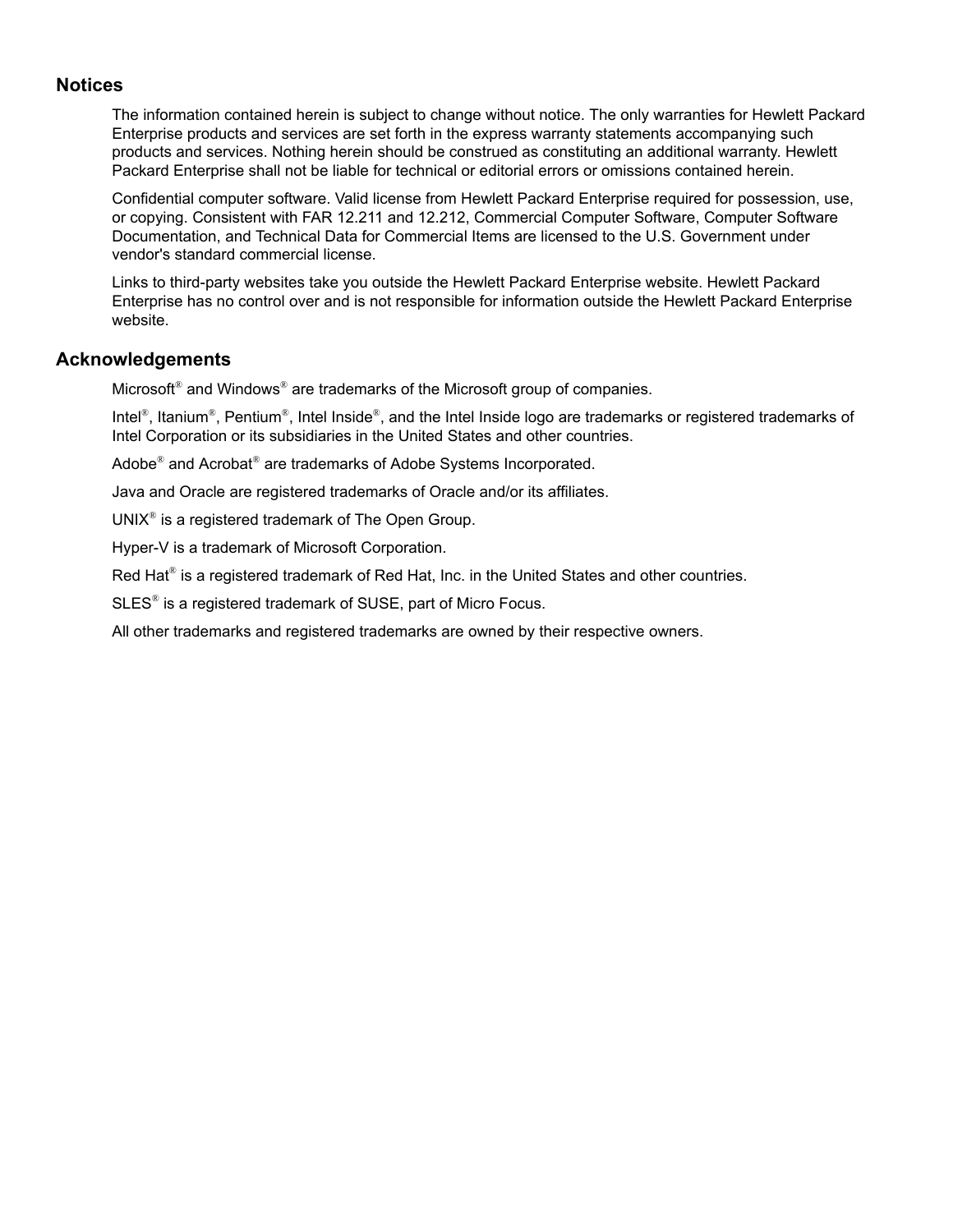# **Contents**

| Configuring HPE Storage Adapter for HPE 3PAR StoreServ Storage systems 14 |  |
|---------------------------------------------------------------------------|--|
|                                                                           |  |
|                                                                           |  |
|                                                                           |  |
|                                                                           |  |
|                                                                           |  |
|                                                                           |  |
|                                                                           |  |
|                                                                           |  |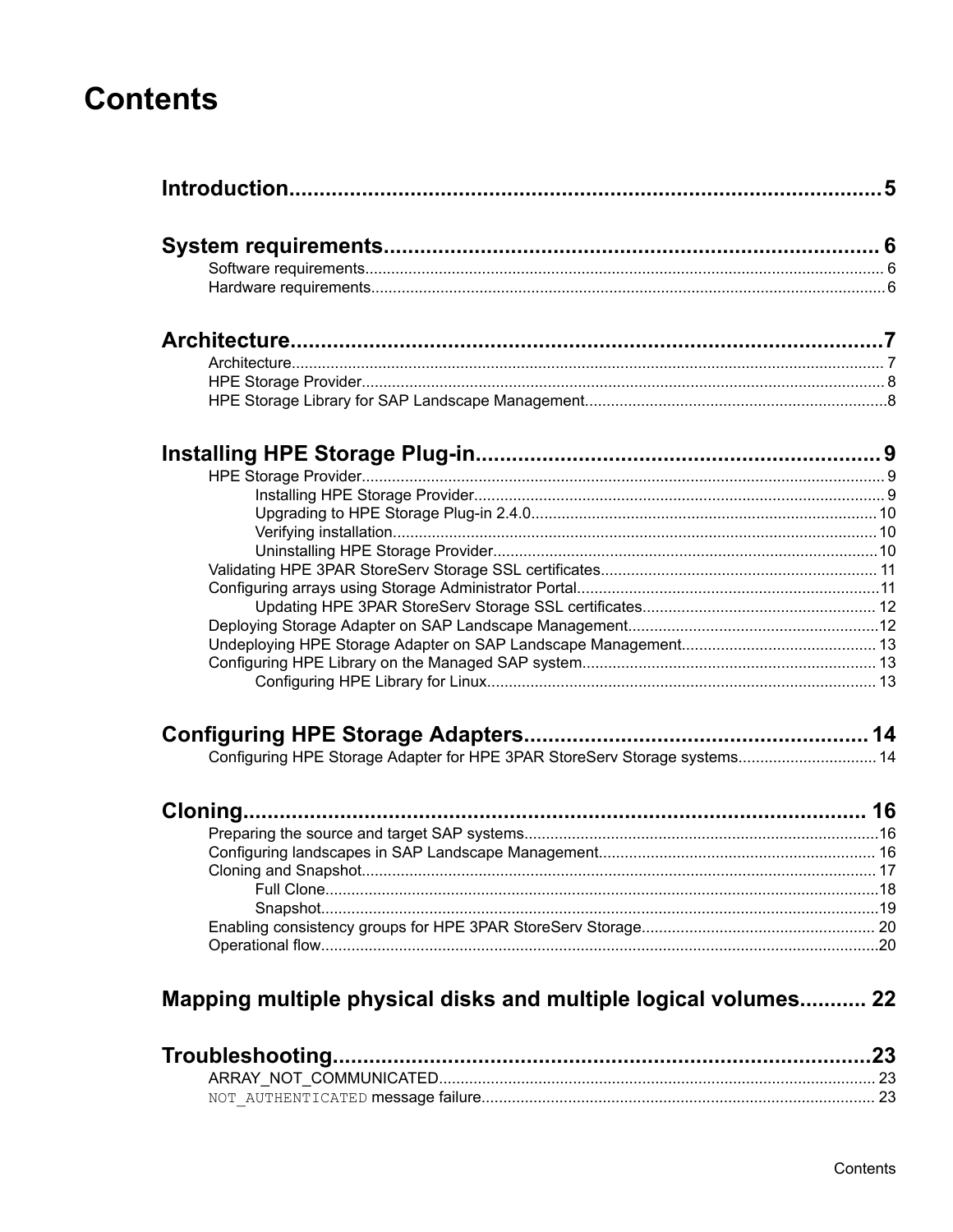| System clone failed or completed partially when multiple vcenters are configured26 |  |
|------------------------------------------------------------------------------------|--|
|                                                                                    |  |
|                                                                                    |  |
|                                                                                    |  |
|                                                                                    |  |
|                                                                                    |  |
|                                                                                    |  |
|                                                                                    |  |
|                                                                                    |  |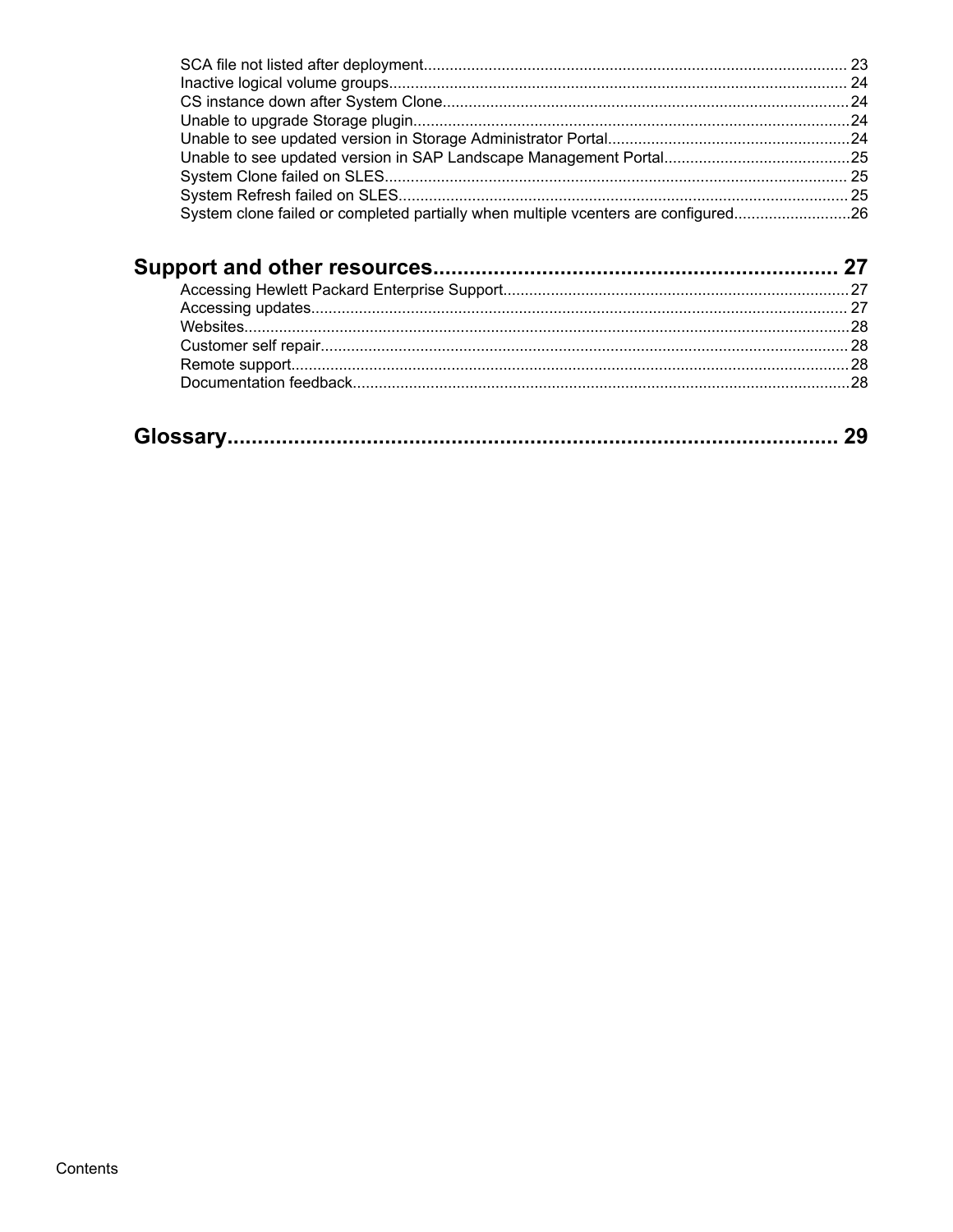# <span id="page-4-0"></span>Introduction

This chapter provides an overview of HPE Storage Plug-in for SAP Landscape Management.

### **NOTE:**

This SAP software is officially known as *SAP Landscape Virtualization Manager* or *SAP LVM* prior to version 2.1. SAP has renamed this software from the recently released major version 3.0 as *SAP Landscape Management (SAP LaMa)*. HPE Storage Plug-in supports both versions of the SAP Landscape management software, v2.1 and v3.0, starting from plug-in version v2.4.0. Throughout this document, we will generally refer to both the SAP software versions 2.1 and 3.0 as SAP Landscape Management unless otherwise stated.

SAP Landscape Management is a management tool that helps simplify and optimize provisioning, deployment, and management of SAP systems.

The key features of SAP Landscape Management are as follows:

- Framework for SAP system clone, copy, and refresh
- Capacity management—proposal-based dialog instance scaling
- End-to-end visibility, monitoring, and management of SAP and non-SAP applications in virtual infrastructures
- Overview dashboard with customization options
- Landscape visualization from a high-level landscape view down to the infrastructure level
- Various reporting options

HPE Storage Plug-in for SAP LaMa integrates SAP LaMa and HPE 3PAR StoreServ systems.

HPE Storage Plug-in supports the following tasks:

- Supports System Snapshots (online and offline)
- System Clone, Full Clone, Clone from Snapshot (online and offline)
- Support for multiple vCenter Servers
- SAP Instance relocation (Mass or DB)
- SAP System Copy
- SAP System Refresh (Full or DB)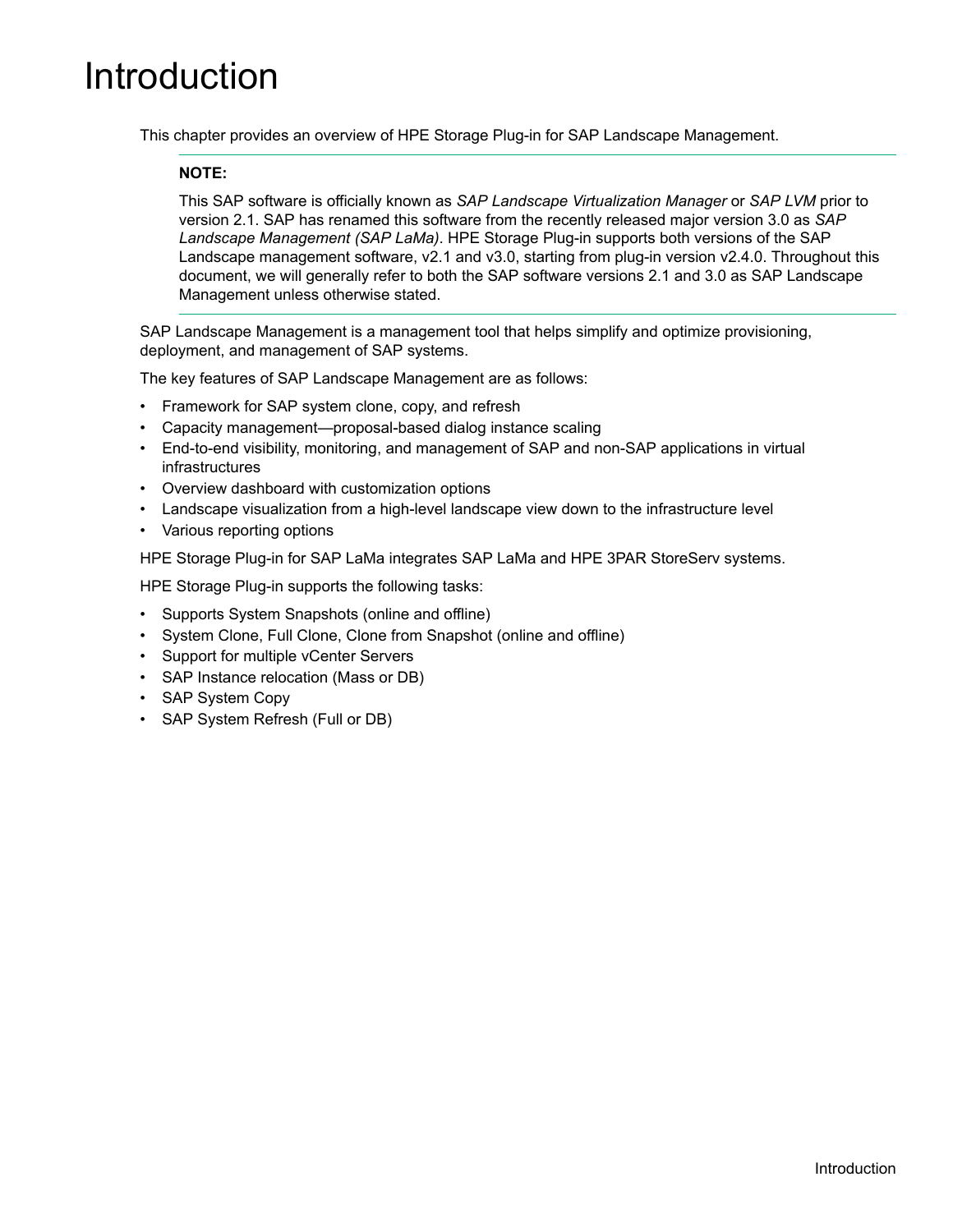# <span id="page-5-0"></span>System requirements

This chapter lists the minimum hardware and software requirements to install the Storage Plug-in.

# **Software requirements**

| <b>Plug-in Component</b>                                      | <b>Software Requirements</b>                                                                                                                                                                          |
|---------------------------------------------------------------|-------------------------------------------------------------------------------------------------------------------------------------------------------------------------------------------------------|
| HPE Storage Adapter - SAP Landscape Manager<br>plug-in (.sca) | SAP LVM 2.1 (up to SP9) SAP Netweaver v7.3, v7.4<br>(SAP JVM 6.1/JDK 1.6) SAP LaMa 3.0 (up to SP2)<br>SAP Netweaver v7.5 (SAP JVM 8.1/JDK1.8)                                                         |
| HPE Storage Provider - Array Access Middleware                | RHEL v6.0 (x64), v6.1(x64), 6.5, or 7.2 Windows<br>Server 2008, 2012                                                                                                                                  |
| HPE Storage Host Agent Library<br>(libsapacosprep HPE.so)     | RHEL 6.5, 7.0, 7.2 SLES 11.0 SP2, 11.0 SP3, 11.0<br>SP4, 12.0 SP1 HPE Storage Host agent library<br>depends on the following Linux software components<br>(pre-requisite): rescan-scsi-bus.sh, lsscsi |

# **Hardware requirements**

| <b>Plug-in Component</b>                                      | <b>Hardware Requirements</b>                                                                                                                                                                                                                 |
|---------------------------------------------------------------|----------------------------------------------------------------------------------------------------------------------------------------------------------------------------------------------------------------------------------------------|
| HPE Storage Adapter - SAP Landscape Manager<br>plug-in (.sca) | Refer to hardware requirements for SAP LVM 2.1 or<br>LaMa 3.0 from SAP Product Availability Matrix -<br>http://support.sap.com/pam                                                                                                           |
| <b>HPE Storage Provider - Array Access Middleware</b>         | Compute Node with min 4GB RAM (8 GB<br>recommended) and one CPU (two recommended)<br>NOTE: It is recommended that the array access<br>middleware runs separately in its own dedicated<br>physical machine or VM in a production environment. |
| HPE Storage Host Agent Library<br>(libsapacosprep_HPE.so)     | SAP Host with HBA compatible with QLogic. (not<br>applicable for VM) 3PAR storage array must be<br>connected to managed SAP Host (or the ESX<br>hosting the VM) via Fibre Channel.                                                           |

## **NOTE:**

- For more information on the software and hardware requirements for installing SAP LVM 2.1 or LaMa 3.0, see the SAP Notes/PAM (Product Availability Matrix) at **<http://support.sap.com/pam>**.
- For more information on the supported hardware and software platforms, see the webpage at **[http://](http://www.hpe.com/storage/spock) [www.hpe.com/storage/spock](http://www.hpe.com/storage/spock)**.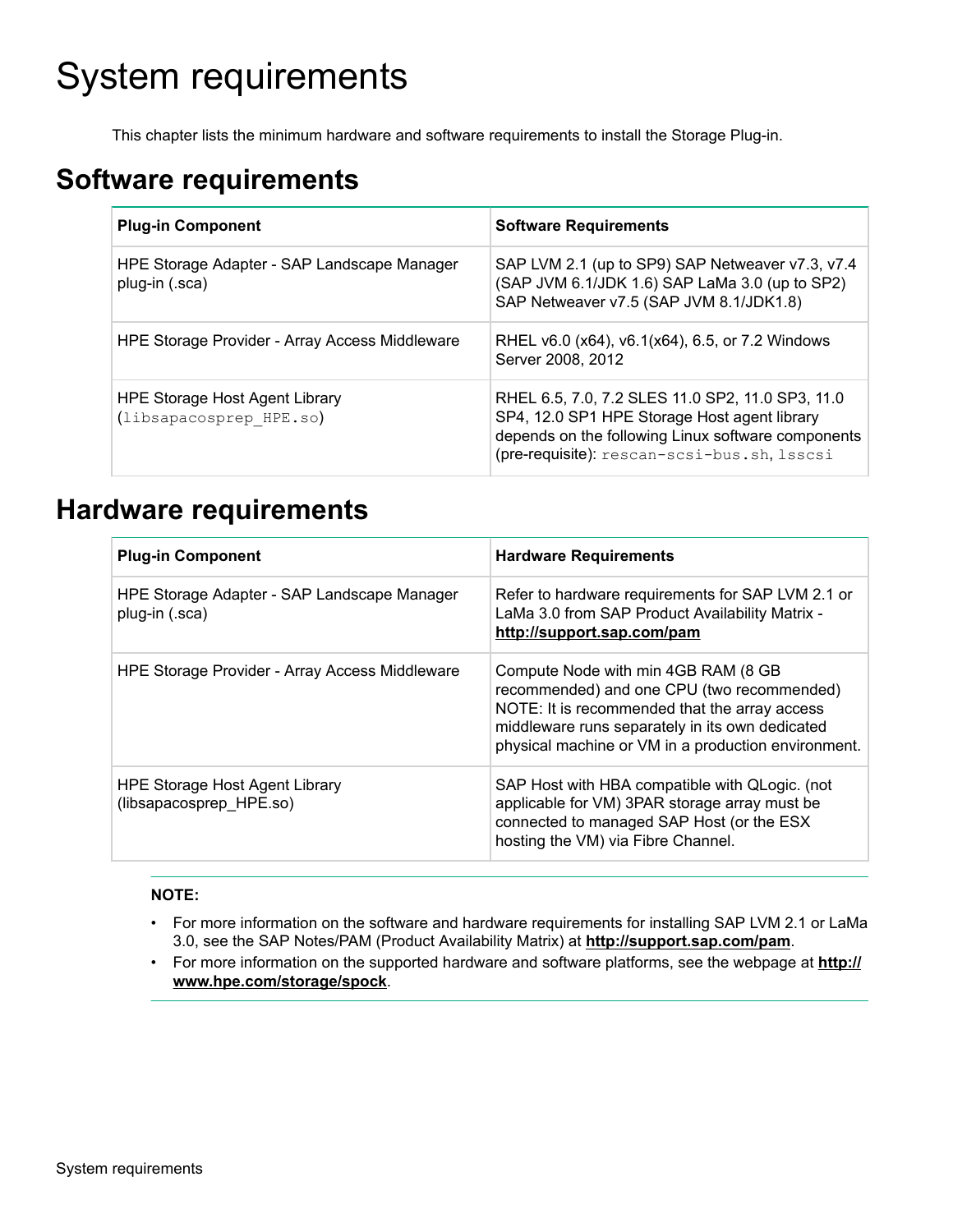# <span id="page-6-0"></span>**Architecture**

This chapter provides an overview of HPE Storage Plug-in.

# **Architecture**

This section explains the architecture of Storage Plug-in.



Storage Array

The Storage Adapter communicates to SAP Landscape Management using API integration and provides array related functionality for System Clone, System Copy, System Refresh, and Application Migration. The Storage Adapter sends requests to the common HPE Storage Provider using web services to interact with the underlying HPE Storage Arrays.

The Storage Provider implements the array functionality. The Storage Provider provides a common layer for the various storage arrays. The Common Storage Provider interprets the request from the Storage Adapter, communicates with the underlying Storage Array through HPE 3PAR StoreServ SMI-S.

HPE Storage Library must be deployed on every managed SAP landscape. The Storage Library interacts with the SAP host agents and the underlying operating system.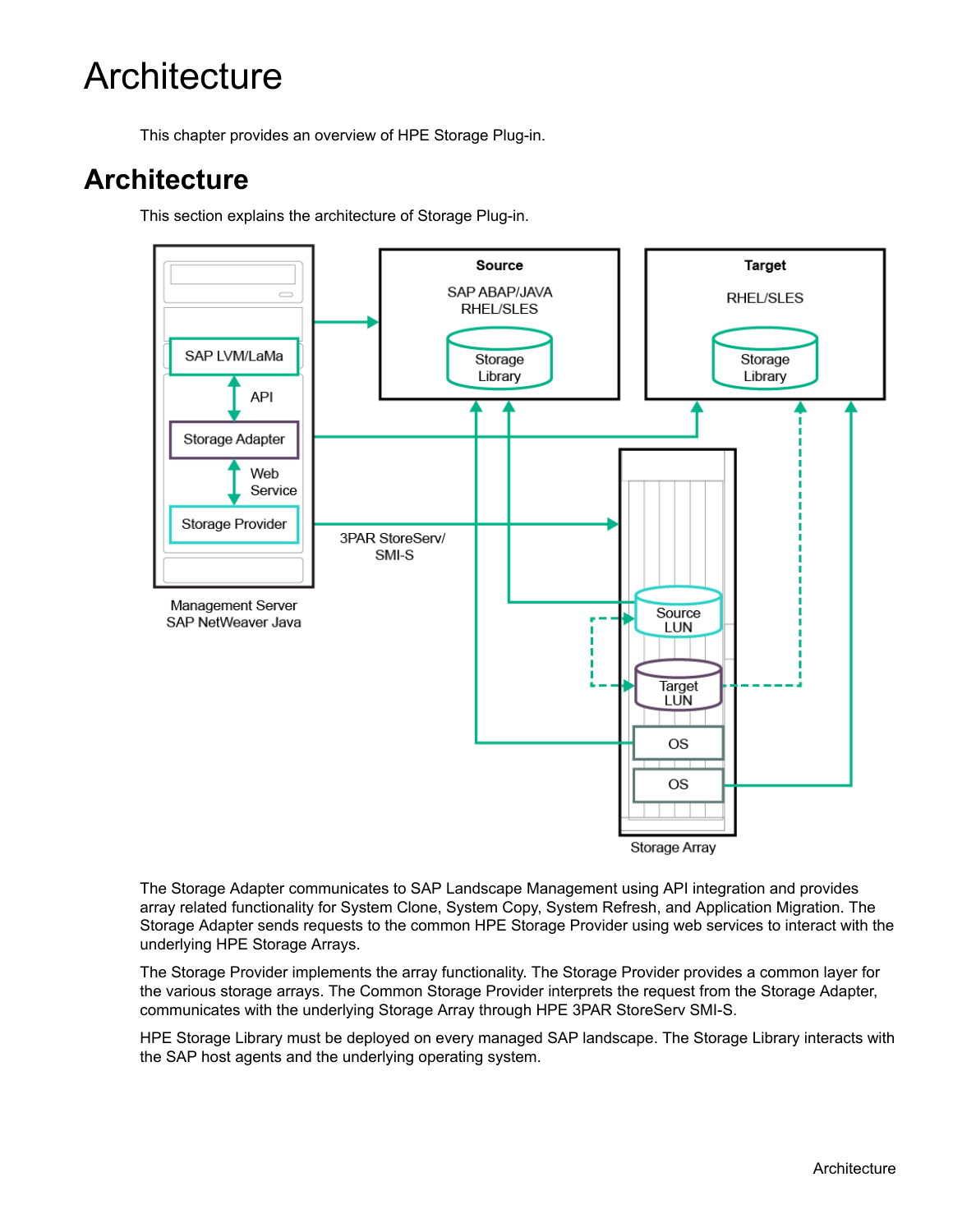# <span id="page-7-0"></span>**HPE Storage Provider**

The Storage Provider integrates with Storage Arrays to enable the SAP clone, copy, and application relocation of the SAP systems.

# **HPE Storage Library for SAP Landscape Management**

The SAP executable file, sapacosprep, initiates the SAP and Hewlett Packard Enterprise shared libraries to mount the clones, or to copy the libraries to the target server. The Storage library, libsapacosprep\_HPE.so, performs the following functions:

- Importing and exporting the logical volume groups.
- Mounting and unmounting of the file systems.
- Getting storage resource properties.
- Listing attached file systems.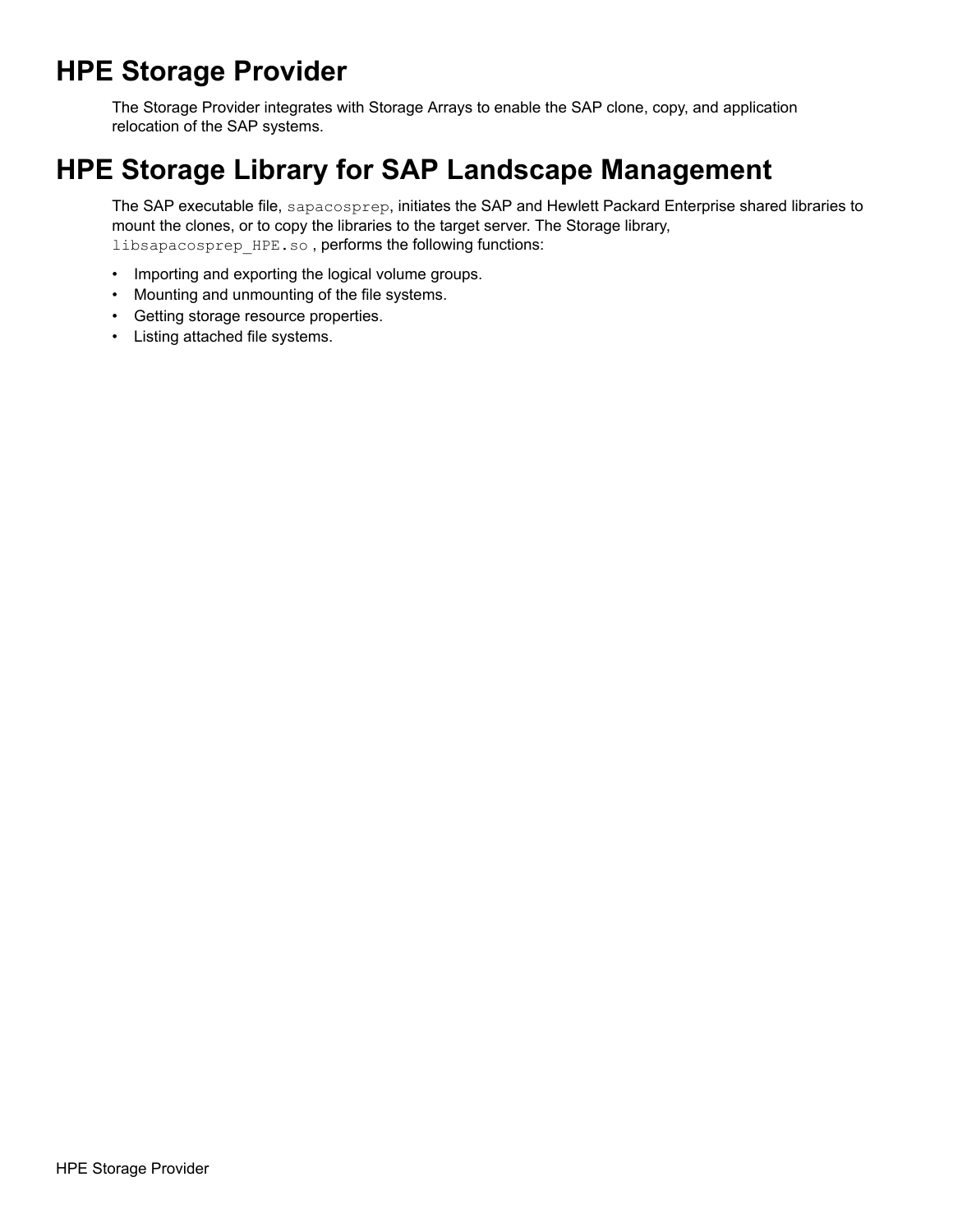# <span id="page-8-0"></span>Installing HPE Storage Plug-in

This chapter describes the installation, configuration, and integration of Storage Plug-in 2.4.0 for SAP Landscape Management on Windows and Linux operating systems.

# **HPE Storage Provider**

This section describes the installation and removal of Storage Provider.

# **Installing HPE Storage Provider**

## **Installing Storage Provider on Windows operating system**

## **Procedure**

- **1.** Double-click the HPE Storage Plug-in for SAP LVM.exe file to launch the installation wizard. Click **Next** to continue.
- **2.** Accept the terms of the license agreement and click **Next** to continue.
- **3.** Choose the destination folder for the Storage Plug-in 2.4.0 installation and click **Next**.
- **4.** Specify the port numbers for the Storage Modules and click **Next**.
- **5.** Specify the port numbers for the Storage Module J2EE and click **Next**.

## **NOTE:**

Hewlett Packard Enterprise recommends that you maintain the default port numbers for Storage Module and Storage Module J2EE.

**6.** Set and confirm the password and click **Next**.

## **NOTE:**

The default username is admin and you cannot change it.

**7.** When the installation is complete, click **Done**.

After successful installation of Storage Provider:

- The C:\Program Files (x86)\HPE\HPE Storage Plug-in for SAPLVM folder is created with the following files:
	- Storage adapter for SAP LVM 2.1 (HPE\_Storage\_Adapter\_20.sca)
	- Storage adapter for SAP LaMa 3.0 (HPE Storage Adapter 30.sca)
	- HPE Storage Host Agent Library for Linux (libsapacosprep HPE.so)
- Storage Administrator Portal is installed.

## **Installing HPE Storage Provider on Linux operating system**

To install Storage Provider on SAP LVM 2.1 for Linux:

- **1.** Grant all permissions to the HPE Storage Plug-in for SAPLVM.bin file.
- 2. Run the file using./HPE\_Storage\_Plug-in\_for\_SAPLVM.bin command.

## **NOTE:**

You must run the commands from a GUI-enabled console.

- **3.** Accept the terms of the license agreement and click **Next** to continue.
- **4.** Choose the destination folder for the Storage Plug-in installation and click **Next**.
- **5.** Specify the port numbers for the Storage Modules and click **Next**.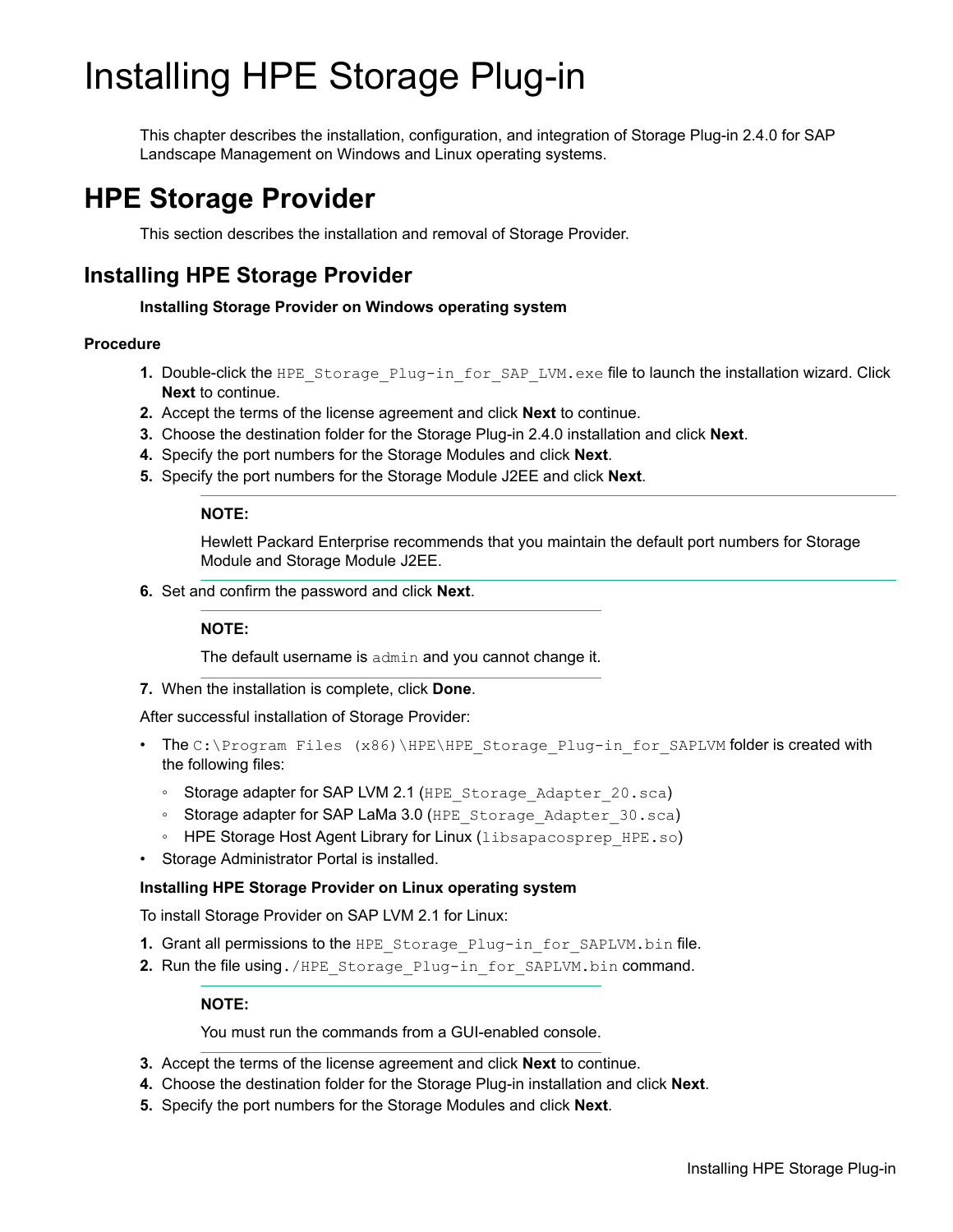<span id="page-9-0"></span>**6.** Specify the port numbers for the Storage Module J2EE and click **Next**.

### **NOTE:**

Hewlett Packard Enterprise recommends that you maintain the default port numbers for the Storage Module and Storage Module J2EE.

**7.** Set and confirm the password and click **Next**.

### **NOTE:**

The default username is admin, and you cannot change it.

**8.** When the installation is complete, click **Done**.

After successful installation of Storage Provider:

- The /opt/HPE Storage Plug-in for SAP LVM/ folder is created with the following files:
	- Storage adapter for SAP LVM 2.1 (HPE\_Storage\_Adapter\_20.sca)
	- Storage adapter for SAP LaMa 3.0 (HPE\_Storage\_Adapter\_30.sca)
	- HPE Storage Host Agent Library for Linux (libsapacosprep HPE.so)
- Storage Administrator Portal is installed.

# **Upgrading to HPE Storage Plug-in 2.4.0**

To upgrade to Storage Plug-in 2.4.0 from a previous version:

### **Procedure**

- **1.** Remove the existing version—For information on removing an existing version, see **Uninstalling HPE Storage Provider** on page 10.
- **2.** Install Storage Plug-in 2.4.0—For information on installing Storage Plug-in 2.4.0, see **[Installing HPE](#page-8-0) [Storage Provider](#page-8-0)** on page 9.

# **Verifying installation**

To verify installation of the Storage Provider:

### **Procedure**

- **1.** For Windows—Ensure that the **HPE\_Storage\_Plug-in\_for\_SAPLVM** service is running.
- **2.** For Linux—Ensure that the **hpstorageadapter** service is running.

# **Uninstalling HPE Storage Provider**

### **Removing Storage Provider on Windows**

To remove the Storage Provider on Windows, do the following:

**1. Run the Uninstall HPE Storage Plug-in for SAPLVM.exe file from the** Uninstall HPE Storage Plug-in for SAPLVM folder, under the install path.

#### **Removing Storage Provider on Linux**

To remove the Storage Provider on Linux, do the following:

1. Run Uninstall\_HPE\_Storage\_Plug-in\_for\_SAPLVM.bin from the Uninstall HPE Storage Plug-in for SAPLVM folder, under the install path.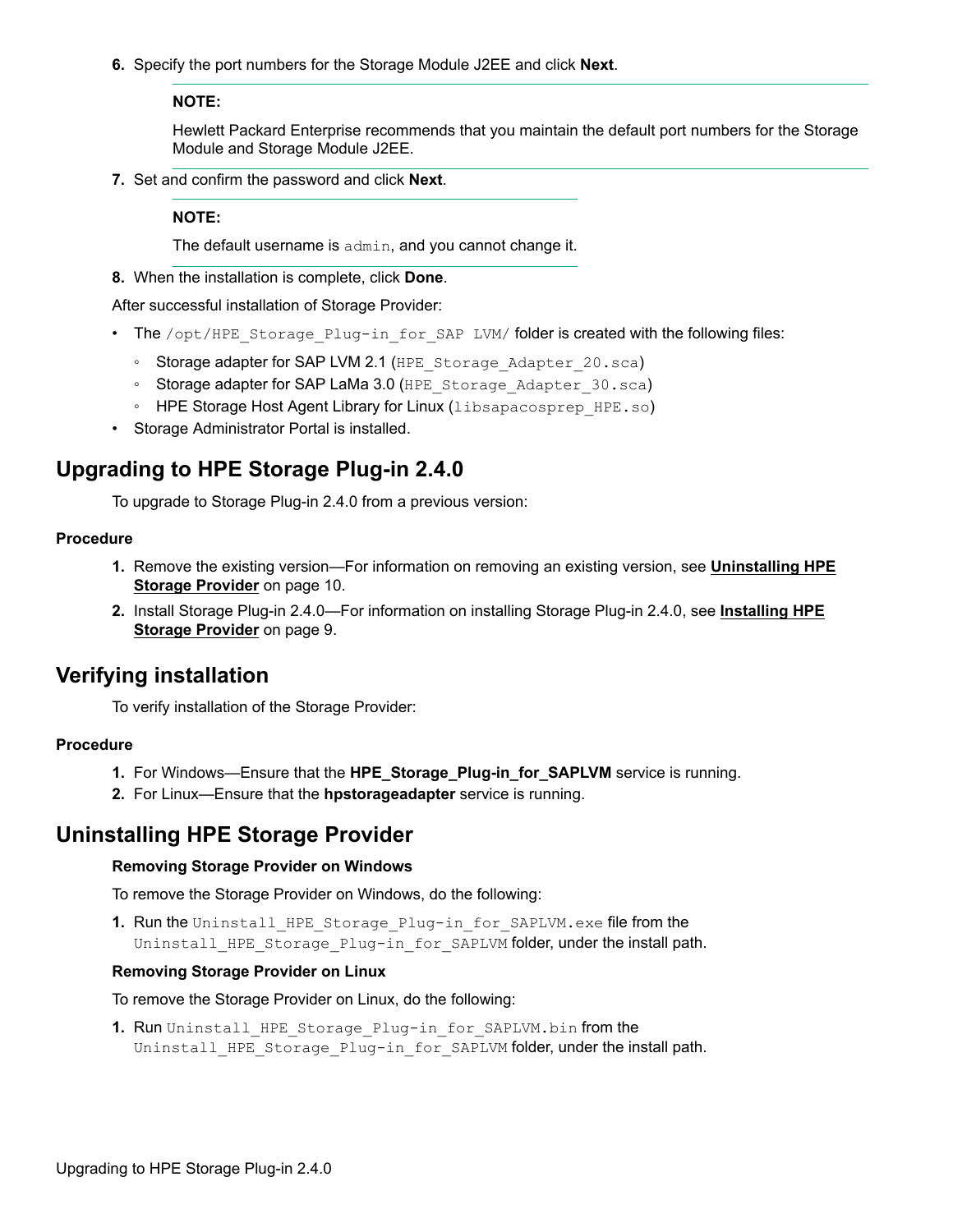**NOTE:**

You must run the commands from a GUI-enabled console.

# <span id="page-10-0"></span>**Validating HPE 3PAR StoreServ Storage SSL certificates**

3PAR StoreServ enables management and validation of SSL certificates by the host and client applications to establish a secure connection.

HPE 3PAR CLI and HPE 3PAR OS versions 3.1.2, 3.2.2 MU2, and 3.2.2 MU3 supports a self-signed 2048-bit RSA SSL certificate for 3PAR StoreServ Storage.

After upgrade, Storage Plug-in requires that you validate and accept the 3PAR StoreServ Storage SSL certificate to perform any operations related to 3PAR StoreServ. If you do not accept the certificate, connection to 3PAR StoreServ is denied.

# **Configuring arrays using Storage Administrator Portal**

You can configure HPE 3PAR StoreServ Storage systems using Storage Administrator Portal.

### **NOTE:**

Storage Administrator Portal is supported only on Internet Explorer.

#### **Procedure**

**1.** Launch Storage Administrator Portal by navigating to http://<hostname/ ipaddress>:<portnumber>/ui mgmtjsp. For example:

http://localhost:3500/ui\_mgmtjsp.

- **2.** Login using the following credentials:
	- **a.** Username—admin
	- **b.** Password—the password used during installation of the Storage Provider
- **3.** Click **Add**.
- **4.** Select the Storage Array from the **Type** list, and click **Next**.
- **5.** Enter the hostname or IP address of the array, and enter the credentials.

The 3PAR StoreServ Storage SSL certificate is displayed.

- **6.** Accept the certificate. Click **Next** to configure and use 3PAR StoreServ.
- **7.** Click **Next** to view the details of the array.
- **8.** Click **Finish** to view the array listed in the home page of the portal.

| C                  | Storage Administrator Portal for HPE Storage Plug-in for SAP LVM                                                                                      |                               |                                         |                          |                 |                     |
|--------------------|-------------------------------------------------------------------------------------------------------------------------------------------------------|-------------------------------|-----------------------------------------|--------------------------|-----------------|---------------------|
|                    | <b>Configured Storage Systems and Management Servers</b><br>Only the configured HPE Storage Systems can be viewed in HPE Storage Plug-in for SAP LVM. |                               |                                         |                          |                 |                     |
| Add.<br>Modify.    | Add/Remove Columns<br>Remove.                                                                                                                         |                               |                                         |                          |                 |                     |
| <b>System Name</b> | <b>System Type</b><br>$\leftarrow$                                                                                                                    | <b>System Model</b><br>i.     | <b>System Firmware</b><br>$\frac{d}{2}$ | <b>System Identifier</b> | Managers / Mana | <b>Current User</b> |
| <b>EIS 206 REC</b> | <b>HPE 3PAR StoreServ</b>                                                                                                                             | HPE 3PAR StoreSer 3.2.2 (MU2) |                                         | 2FF70002AC00B69E         | 15.213.67.206   | 3paradm             |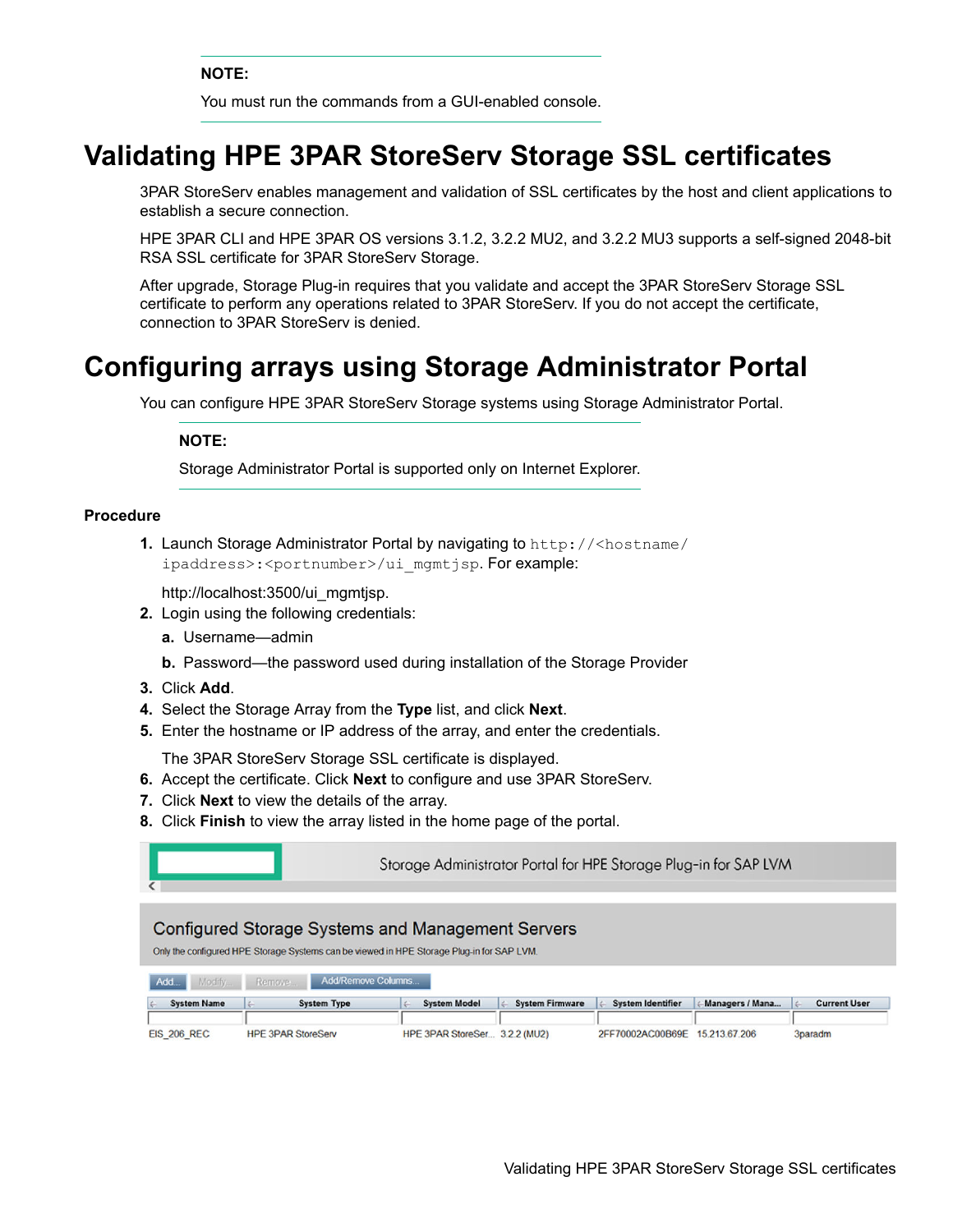# <span id="page-11-0"></span>**Updating HPE 3PAR StoreServ Storage SSL certificates**

If you have upgraded to the current version, then all the arrays configured in the previous version are displayed in Storage Administrator Portal. However, the required SSL certificates are not available in the database for HPE 3PAR StoreServ Storage systems. To obtain an HPE 3PAR StoreServ SSL certificate, do the following:

## **Procedure**

- **1.** Open Storage Administrator Portal.
- **2.** Select the required HPE 3PAR StoreServ and click **Modify**.
- **3.** Enter the HPE 3PAR StoreServ credentials, when prompted.

The HPE 3PAR StoreServ Storage SSL certificate is displayed.

**4.** Accept the certificate. Click **Next** to configure and use 3PAR StoreServ.

The certificate details for 3PAR StoreServ are updated in the database. System Model and System Firmware details of the array are also displayed.

# **Deploying Storage Adapter on SAP Landscape Management**

#### **IMPORTANT:** ⊕

- HPE recommends to undeploy any old HPE adpater sca present on your system before deploying the new one. For more information on undeploying, see **[Undeploying Central Storage Adapter on](#page-12-0) [SAP LVM 2.1](#page-12-0)**.
- For deployment on to SAP LVM 2.1 use HPE Storage Adapter 20.sca from deployed Storage Provider files, or if the target environment is SAP LaMa 3.0 then use HPE Storage Adapter 30.sca.

## **Procedure**

- **1.** Copy the .sca file from the deployed Storage Provider to /usr/sap/trans/EPS/in.
- **2.** Use the SUM (Software Update Manager) tool provided by SAP and deploy the adapter on SAP Landscape Management.
- **3.** After a successful deployment of the adapter, the status of the adapter service (HPE\_Storage\_Adapter service) is Stopped.
- **4.** Log in to the NWA (NetWeaver Administrator) portal.
- **5.** Click **Operations** and select **Start & Stop**.
- **6.** Navigate to **Start & Stop: Java Applications** and select **HPE\_Storage\_Adapter**.
- **7.** The following details are displayed for the selected adapter:
	- Vendor—hpe.com
	- Status-Stopped
- **8.** Click **Start** to start the HPE\_Storage\_Adapter service.

## **NOTE:**

After deployment of sca, log in to CAAL URL: http://[NWA IP]:[NWAportnumber]/ LVMMonitoring/Overview?advanced=true and clear StorageMountMappingCache, StoragePoolCache, StorageSystemCache, and StorageVolumeCache.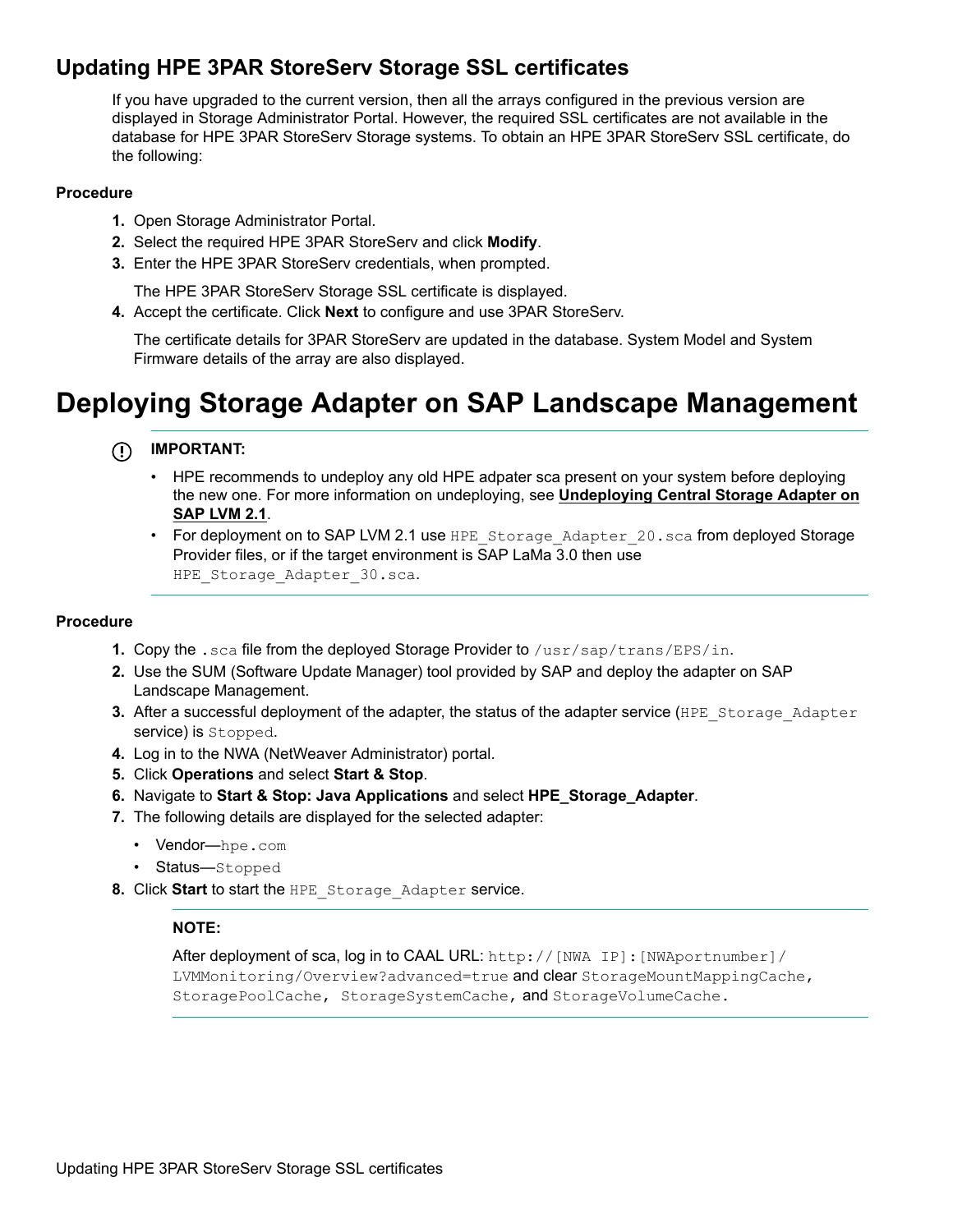# <span id="page-12-0"></span>**Undeploying HPE Storage Adapter on SAP Landscape Management**

## **Procedure**

**1.** Go to: /usr/sap/<SID>/J00/j2ee/console/

If M39 is your SID then the location would be:  $\#cd /usr/sap/M39/J00/j2ee/console/$ 

**2.** Log on to guiconsole app using LVM admin credentials

#sh guiconsole.sh <LVM\_IP> <PORT>

for example, sh guiconsole.sh 10.10.20.39 50004

- **3.** Check for the deployed adapter in the listing by logging-on as Administrator and running the command: list app. This command lists the applications deployed on the system.
- **4.** To undeploy sca, run the command: undeploy name="HPE Storage Adapter" vendor="hpe.com"
- **5.** Run list app again to verify that the old HPE adapter is undeployed.

**NOTE:**

```
The undeploy command for plugin-versions prior to 2.2.2 is: undeploy
name="HPE_Storage_Adapter" vendor="hpe.com"
```
# **Configuring HPE Library on the Managed SAP system**

This section describes the process to configure HPE Library on the Managed SAP system.

# **Configuring HPE Library for Linux**

Before you configure HPE Library on the Managed SAP system for Linux, ensure that:

- sg3-utils is installed on the managed systems.
- Multipath service is running on the managed systems with user friendly names set to no in the configuration file.

To configure HPE Library on the Managed SAP system for Linux, do the following:

Copy the libsapacosprep HPE.so file to the directory having the host agent executable file.

For example, navigate to the  $/\text{usr}/\text{sat/}$  hostctrl/exe folder, and copy the . so file.

## **NOTE:**

The libsapacosprep\_HPE.so file is available in the *<HPE Storage ProviderInstallation Directory>*/ saplvm\_saplinux.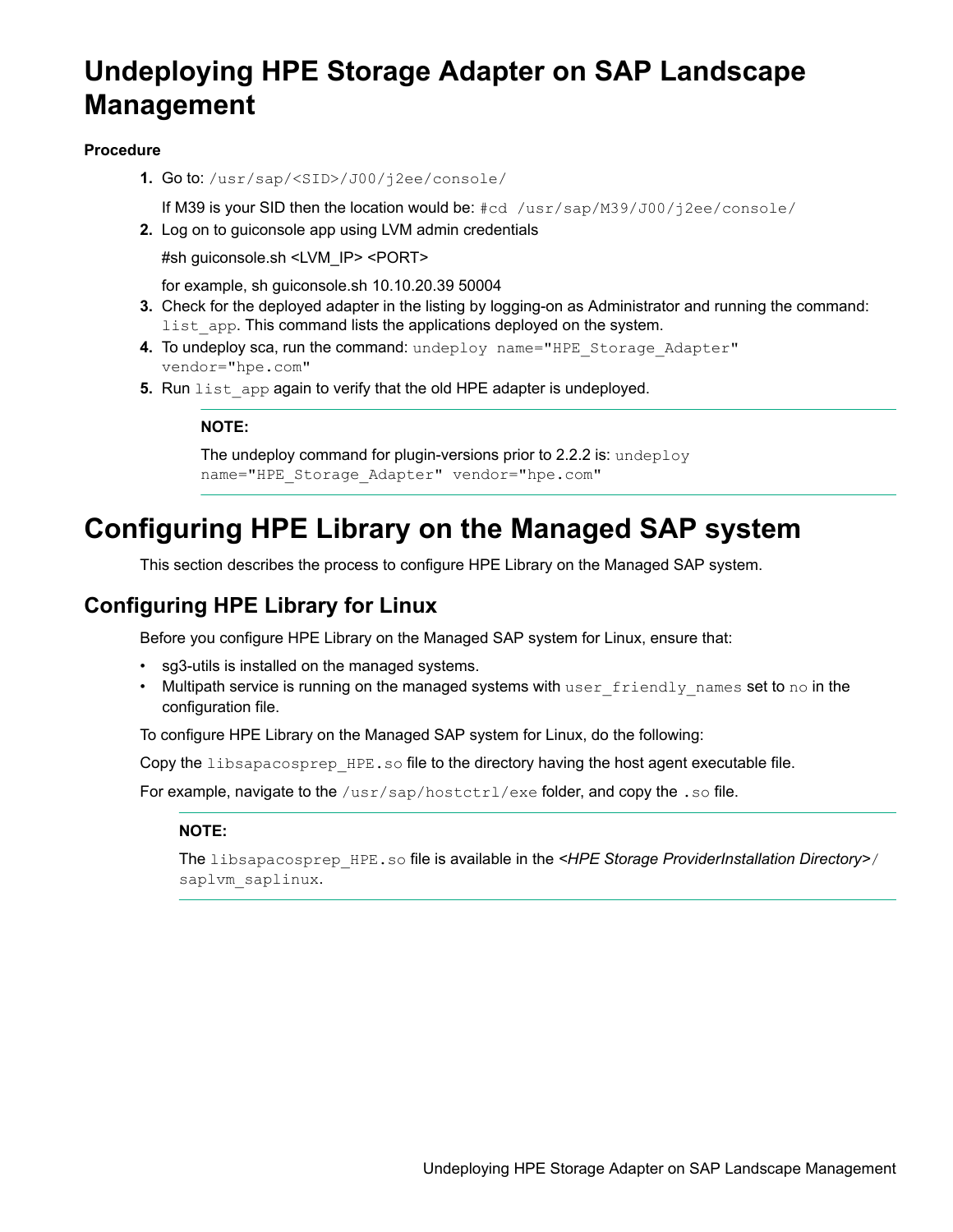# <span id="page-13-0"></span>Configuring HPE Storage Adapters

# **Configuring HPE Storage Adapter for HPE 3PAR StoreServ Storage systems**

You must configure the HPE Storage arrays that need to be managed using SAP Landscape Management in the **Configuration** > **Infrastructure** > **Storage Manager** section, by selecting **HPE 3PAR Storage Adapter**. Enter the following details in the **Storage Manager** section:

### **NOTE:**

- The HPE 3PAR SMI-S secure port number must be 5989.
- For the adapter to export and create hosts on the array, use superuser privileges for HPE 3PAR.
- Label—Each adapter imported into SAP Landscape Management must have a label. Labels help to differentiate the adapters logically.
- URL—The URL of the installed Storage Provider.
	- For example, if the Storage Provider is installed on the same server as that of SAP Landscape Management at port 3501, then the URL will be //<IP adress>/:3501/ui\_mgmtjsp.

### **NOTE:**

Enter username as admin.

- Password—The password for the installed Storage Provider configured during the Storage Provider installation.
- vCenter host—The IP address or host name of the vCenter managing the virtual infrastructure. Storage Adapter supports and manages the SAP instances running on the VMware Virtual machines. This requires the adapter to have access to the ESX servers where the SAP instances are running.

You can have multiple vCenter hosts configured in an Storage Adapter.

• vCenter user—The username to connect to the vCenter.

You can have multiple user names added for the corresponding vCenters in Storage Adapter.

• vCenter password—The password to connect to the vCenter.

You can have multiple passwords added for the corresponding vCenters in Storage Adapter.

### **NOTE:**

- If the managed SAP instances are physical servers, then it is not mandatory to provide the vCenter host user ID and password.
- You can enter blank values when entering the non-mandatory fields, so that only the first valid set (IP, username, and password) is matched.
- You can add the same credentials multiple times and only the first valid vCenter containing the ESX will be used.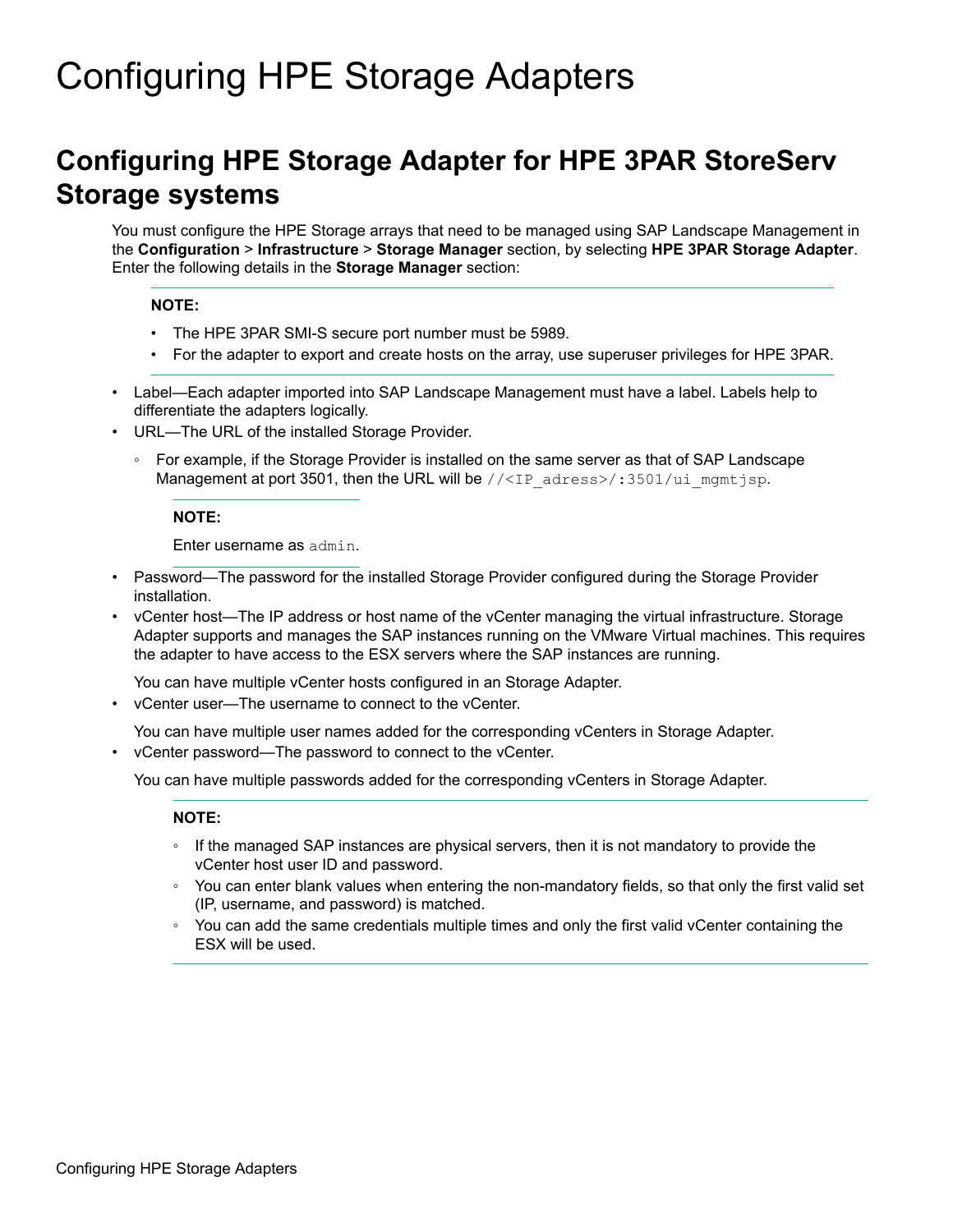| <b>Landscape Virtualization Management</b>                                                                                         |                                                                      |                         |                         |            |                     |                       |
|------------------------------------------------------------------------------------------------------------------------------------|----------------------------------------------------------------------|-------------------------|-------------------------|------------|---------------------|-----------------------|
| Overview                                                                                                                           | <b>Operations</b>                                                    | Provisioning            | 臣<br>Automation         | Monitoring | Configuration       | <b>Infrastructure</b> |
|                                                                                                                                    | <b>Network Components</b>                                            | Virtualization managers | <b>Storage Managers</b> |            | <b>Repositories</b> | <b>Java PCA</b>       |
|                                                                                                                                    | Supported Storage Integration<br>◀ Previous Next ▶<br>Save<br>Cancel |                         |                         |            |                     |                       |
| $\overline{2}$<br>3<br>4<br><b>Storage Manager Types</b><br><b>Storage Manager Properties</b><br><b>Storage Systems</b><br>Summary |                                                                      |                         |                         |            |                     |                       |
| <b>Storage Systems</b>                                                                                                             |                                                                      |                         |                         |            |                     |                       |
|                                                                                                                                    |                                                                      |                         |                         |            |                     |                       |
| ħ<br><b>Name</b>                                                                                                                   |                                                                      |                         | <b>Vendor Name</b>      |            |                     | <b>Product Name</b>   |
| <b>EIS 206 REC</b>                                                                                                                 |                                                                      |                         | <b>HPE</b>              |            |                     | HP_P10000_7400        |

Click **Test connection** to test the credentials and connectivity to the HPE 3PAR Storage array.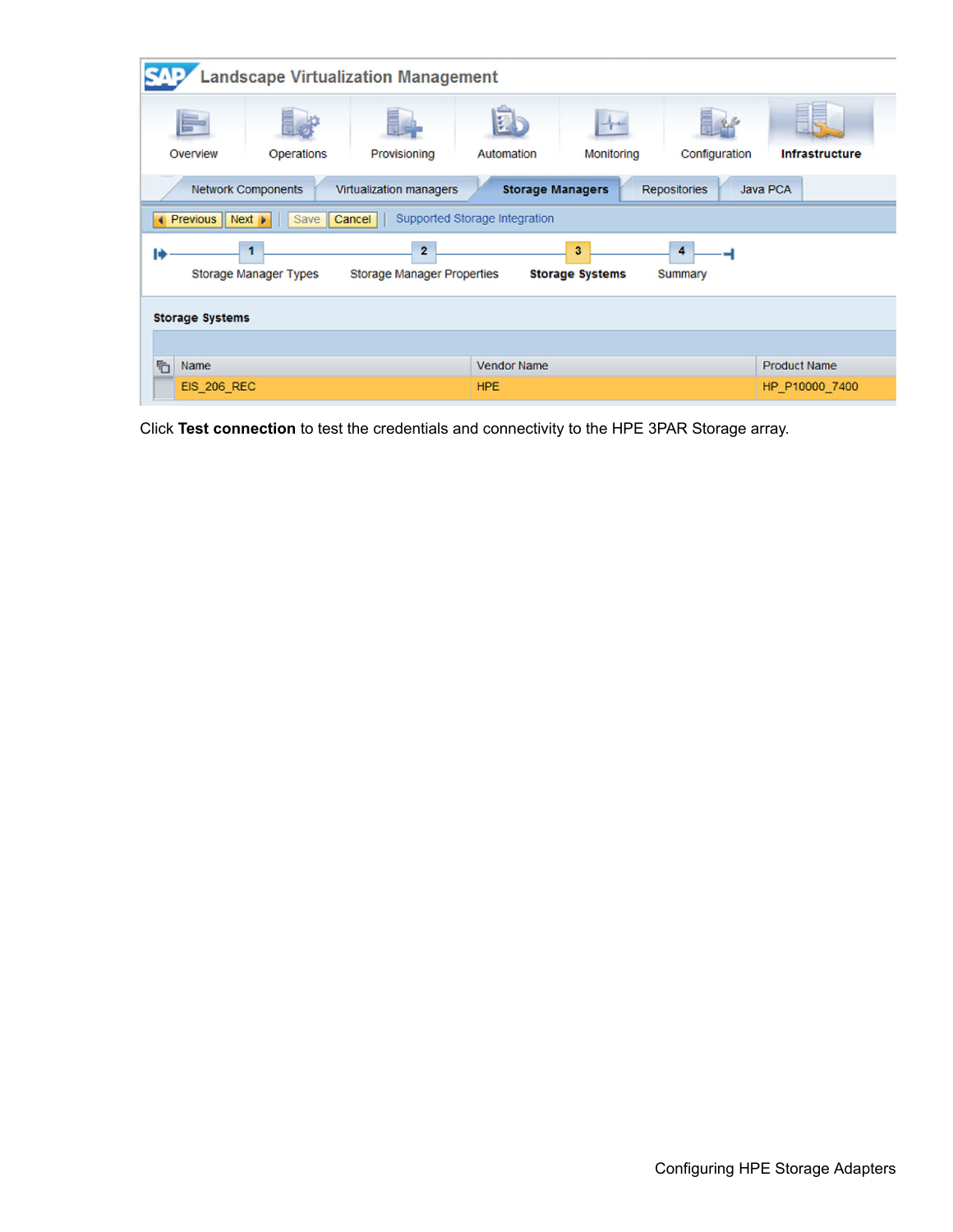# <span id="page-15-0"></span>Cloning

# **Preparing the source and target SAP systems**

Before you configure in SAP Landscape Management, complete the following preparation steps for the source and target SAP systems:

## **Procedure**

- **1.** Create mount directories with specific user permissions and user groups on the target server similar to that of the Source system.
- **2.** Install the Storage library in the SAP host agent directory and restart the SAP host agent, on both source and target hosts.
- **3.** Hewlett Packard Enterprise recommends you to run multipath on the source SAP system to ensure that the LUNs (Logical Unit Numbers) presented on the server are active and highly available.
- **4.** Verify connectivity of the 3PAR StoreServ Storage system to the target servers. HPE 3PAR StoreServ Storage connectivity can be verified using the 3PARInfo tool.
- **5.** Configure the landscape in SAP Landscape Management.

# **Configuring landscapes in SAP Landscape Management**

To configure landscapes in SAP Landscape Management, do the following:

### **Procedure**

- **1.** Configure pools, services, resources, Virtualization Managers (vCenter credentials), network, and Storage Manager.
- **2.** Click **Setup** > **Operation settings** > **Allow Multiple services on same resource**.
- **3.** Add the source SAP system with the following host agent settings:
	- **a.** Username—sapadm
	- **b.** Password—password of the SAP system
- **4.** Edit the Database, Central Services, and Central Instances with the required credentials, and test the same wherever applicable.
- **5.** Click **Configuration** > **Services** > **Edit Mount Points**, and click **Export Path** to configure the export path.

For more information on the supported export paths, see **[Supported export paths](#page-16-0)**.

If you are using multiple disks or multiple logical volumes, see **[Mapping multiple physical disks and](#page-21-0) [multiple logical volumes](#page-21-0)**.

**a.** Verify the mount point. However, if the mount points are not available, then retrieve the mounts from the **Retrieve Mount Point List**.

## **NOTE:**

For 3PAR StoreServ:

- ArrayIdentifier is Array WWN (World Wide Node Name)
- iArrayDiskIdentifier is Array Disk WWN
- **b.** Configure the mount point presented to that instance.
- **6.** Add the target resource in SAP Landscape Management, and edit the required details.
- **7.** Click **Operations** > **Instance** > **Validation**, and click **Validate All** to successfully validate all the services and resources.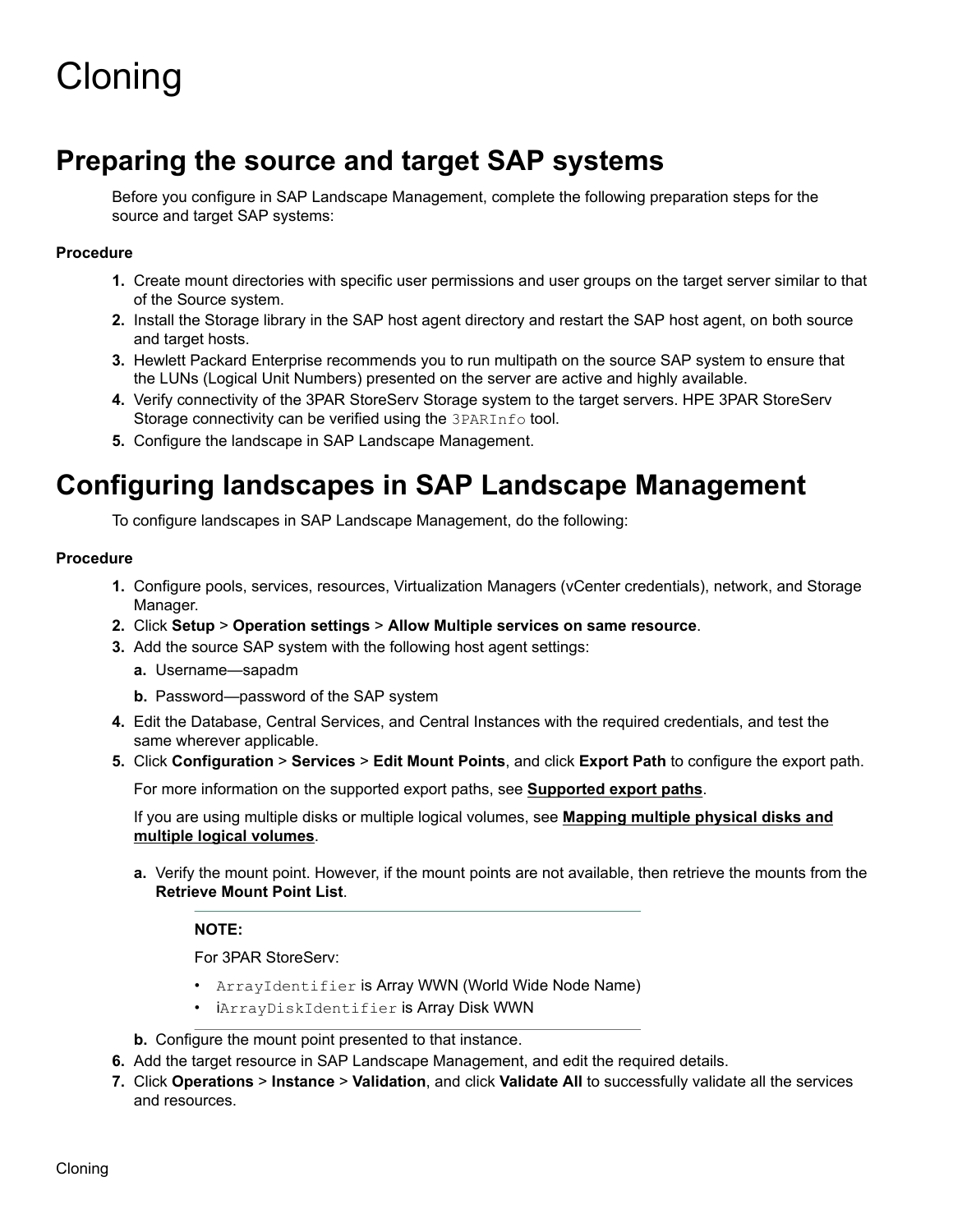## <span id="page-16-0"></span>**Supported export paths**

All disks of the configured SAP systems in SAP Landscape Management are retrieved from the export path. The following are the supported export path formats:

| Sr. No. | Format                                                                           | <b>Description</b>                                                                                                            |
|---------|----------------------------------------------------------------------------------|-------------------------------------------------------------------------------------------------------------------------------|
| 1       | arrayIdentifier\$disk1WWN                                                        | Direct mapping without using the volume<br>manager.                                                                           |
| 2       | arrayIdentifier<br>\$disk1WWN=LogicalVolumePath1                                 | Mapping with the volume manager.                                                                                              |
| 3       | arrayIdentifier\$disk1WWN, disk2WWN                                              | Direct mapping of multiple disks from the<br>same array, without using the volume<br>manager.                                 |
| 4       | arrayIdentifier<br>\$disk1WWN=LogicalVolumePath1,<br>disk2WWN=LogicalVolumePath2 | Mapping of multiple disks from the same array<br>with the volume manager.                                                     |
| 5       | disk1WWN                                                                         | Direct mapping without using the volume<br>manager, but without array ID specified.                                           |
| 6       | disk1WWN=LogicalVolumePath1                                                      | Mapping with the volume manager, but without<br>array ID specified.                                                           |
| 7       | disk1WWN, disk2WWN                                                               | Direct mapping of multiple disks from the<br>same array, without using the volume<br>manager, but without array ID specified. |
| 8       | disk1WWN=LogicalVolumePath1,<br>disk2WWN=LogicalVolumePath2                      | Mapping of multiple disks from the same array<br>with the volume manager, but without array ID<br>specified.                  |

### **NOTE:**

If the array identifier is not specified, as in formats five through eight, the operations might be slow.

# **Cloning and Snapshot**

The Storage Plug-in facilitates the following:

• Clone an existing SAP system—You can either choose the full-copy clone or the or clone from snapshot option to create a clone. Cloning the SAP system is a multi-step process. To clone storage related tasks, SAP Landscape Management delegates a request to 3PAR StoreServ Storage Adapter based on the storage system from which the storage for the SAP system originates. Storage Adapter triggers a clone or a full copy clone creation request on the Storage system based on the SAP system cloning option that you have chosen while triggering the clone operation in Landscape Management.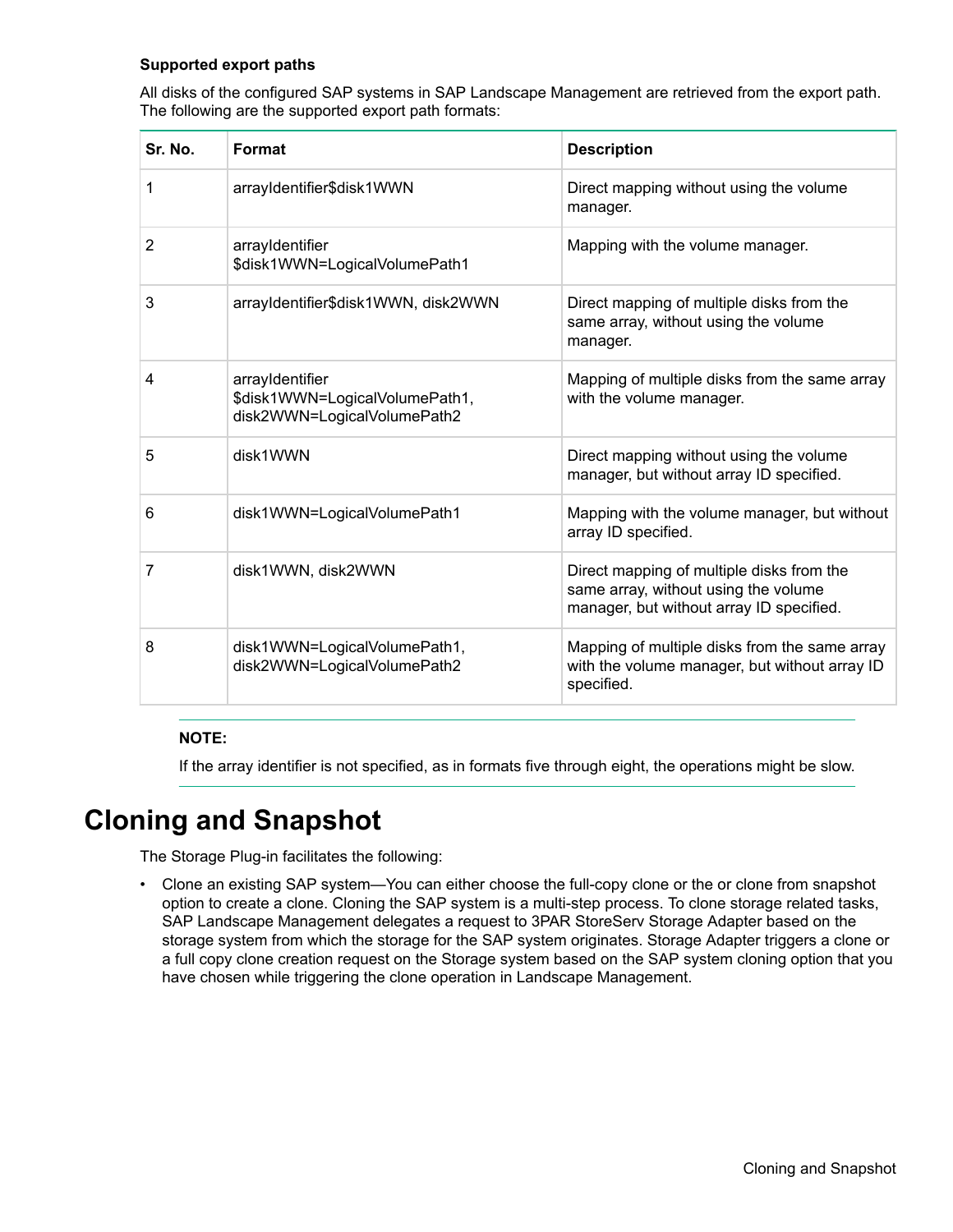### <span id="page-17-0"></span>**NOTE:**

- Virtual Volume sets on 3PAR StoreServ Storage are not supported in the current release of Storage Plug-in.
- SAP system installed on partitioned LUNs are not supported in the current release of Storage Plug-in.
- Clone from an existing snapshot of SAP system—This feature is supported for 3PAR StoreServ only.
- Snapshot of an existing SAP system—The snapshot of the SAP system is a point in time copy of the SAP system. To take a snapshot, SAP Landscape Management delegates a request to 3PAR StoreServ Storage Adapter. The Adapter in turn triggers a snapshot creation request to the Storage system.

# **Full Clone**

A full clone is the full copy of a volume. Data stored in a full clone is not updated with subsequent changes to the parent volume. The parent volume is the original volume that is copied to the destination volume.

You can create a full clone of a volume from the parent volume only if the associated pool of the volume has enough space to create the target clone disk to accommodate write operations to that volume during full clone. Full clones can be online or offline.

### **Creating system clones**

To create system clones, do the following:

### **Procedure**

- **1.** Log in to SAP Landscape Management.
- **2.** Click the **Provisioning** tab.
- **3.** Click the **System and AS Provisioning** tab.
- **4.** Select the system to clone from **System Landscape**. The details of the selected source system are displayed.
- **5.** Click **Clone System**, to clone the selected system. The Basic Data of the Target System is displayed.
- **6.** Click **Next**. The Host Selection of Target System is displayed.
- **7.** Select **Target** in the **Host Resource** column, and click **Next**.
- **8.** You can edit the Target IP, hostname, and network detail in the **Host Names** tab, and click **Next**.
- **9.** Select all the check boxes in the **Full Copy** column, and click **Next**.
- **10.** Choose **Database Consistency** and click **Next**. System displays the network configurations.
- **11.** Click **Next**.
- **12.** In the **Summary** tab, click **Start System Cloning**. The system creates the system clone.

### **Destroying system clones**

To destroy or remove system clones, you must unprepare each individual instance of the cloned system, and then remove it. To remove system clones:

- **1.** Select each instance of the cloned system that you need to unprepare.
- **2.** Click **Stop and Unprepare**.
- **3.** To destroy a system, navigate to the **Provisioning** tab, select the system you want to destroy, and then click **Destroy System**.
- **4.** Verify the storage system and the volumes that are configured as mount points.
- **5.** To create a task to destroy the system, navigate to the **Summary** screen, and click **Start System Destroy**.
- **6.** To view the task progress, navigate to the **Monitoring** tab.
- **7.** The clone is removed from SAP Landscape Management, after the task is completed.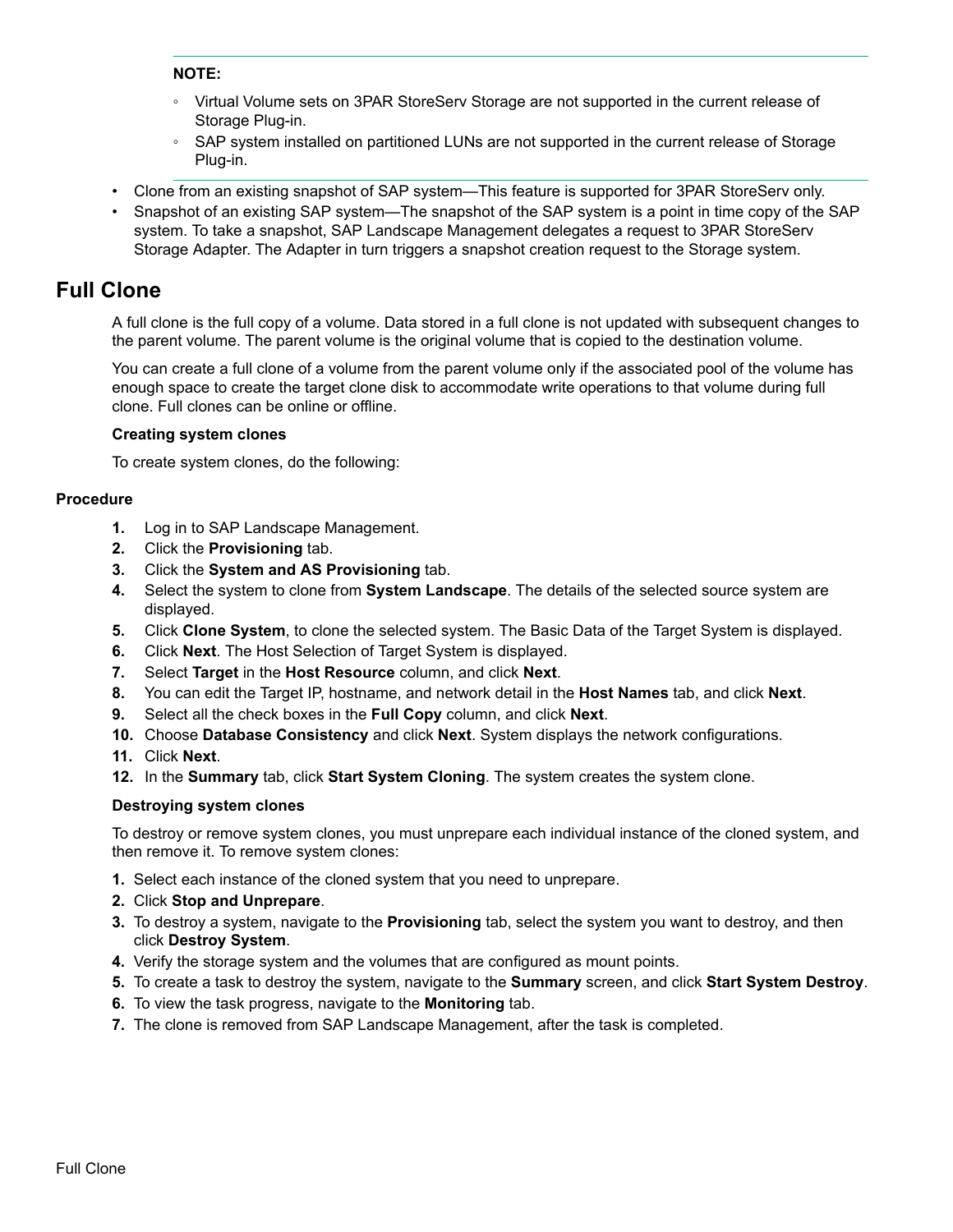## **NOTE:**

For system destroy, SAP instances must be in not Prepared state. Stop the SAP on target system and bring down the database and central service instances to perform system destroy.

# <span id="page-18-0"></span>**Snapshot**

A snapshot is a virtual copy of a base volume. Base volume is the original volume that is copied. A full clone is a duplicate copy of an entire volume, however a virtual copy only records changes to the base volume. This allows you to create an earlier state of the original virtual volume by starting with its current state, and rolling back all the changes that are made since the virtual copy is created.

You can make snapshots of the following:

- Fully provisioned virtual volumes
- TPVVs (Thin provisioned virtual volumes)
- Full clones

HPE Storage uses copy-on-write techniques to create a snapshot. You can create multiple snapshots of each virtual volume, provided the associated pool of the volume (incase of snapshot, the snap pool of the source disk) has sufficient space to create the target snapshot disk.

### **Creating snapshots**

To create snapshots using SAP Landscape Management:

- **1.** Log in to SAP Landscape Management.
- **2.** Click the **Provisioning** tab.
- **3.** Click the **System and AS Provisioning** tab.
- **4.** Click **Manage System Snapshots** and select **Take Snapshot** to create the snapshot of the source LUN. The **Take System Snapshot** dialog box appears.
- **5.** Enter appropriate description for the snapshot, verify the listed Storage volumes and then click **Next**.
- **6.** Select appropriate options under **Database consistency** and **Scheduled execution of cloning step**.
- **7.** Verify the details listed under **Summary** and click **Take Snapshot**.

A snapshot of the source LUN is created.

After successful generation of the snapshot, the snapshot details are displayed.

### **NOTE:**

For offline snapshots, stop SAP on the source system.

### **Destroying snapshots**

To destroy or remove existing snapshots:

- **1.** Log in to SAP Landscape Management.
- **2.** Click the **Provisioning** tab.
- **3.** Click the **System and AS Provisioning** tab.
- **4.** Click **Manage System Snapshots** and select **Display or Remove System Snapshots**.
- **5.** Select the snapshot of the source LUN that you need to destroy and click **Remove Snapshot**.

The selected snapshot is removed.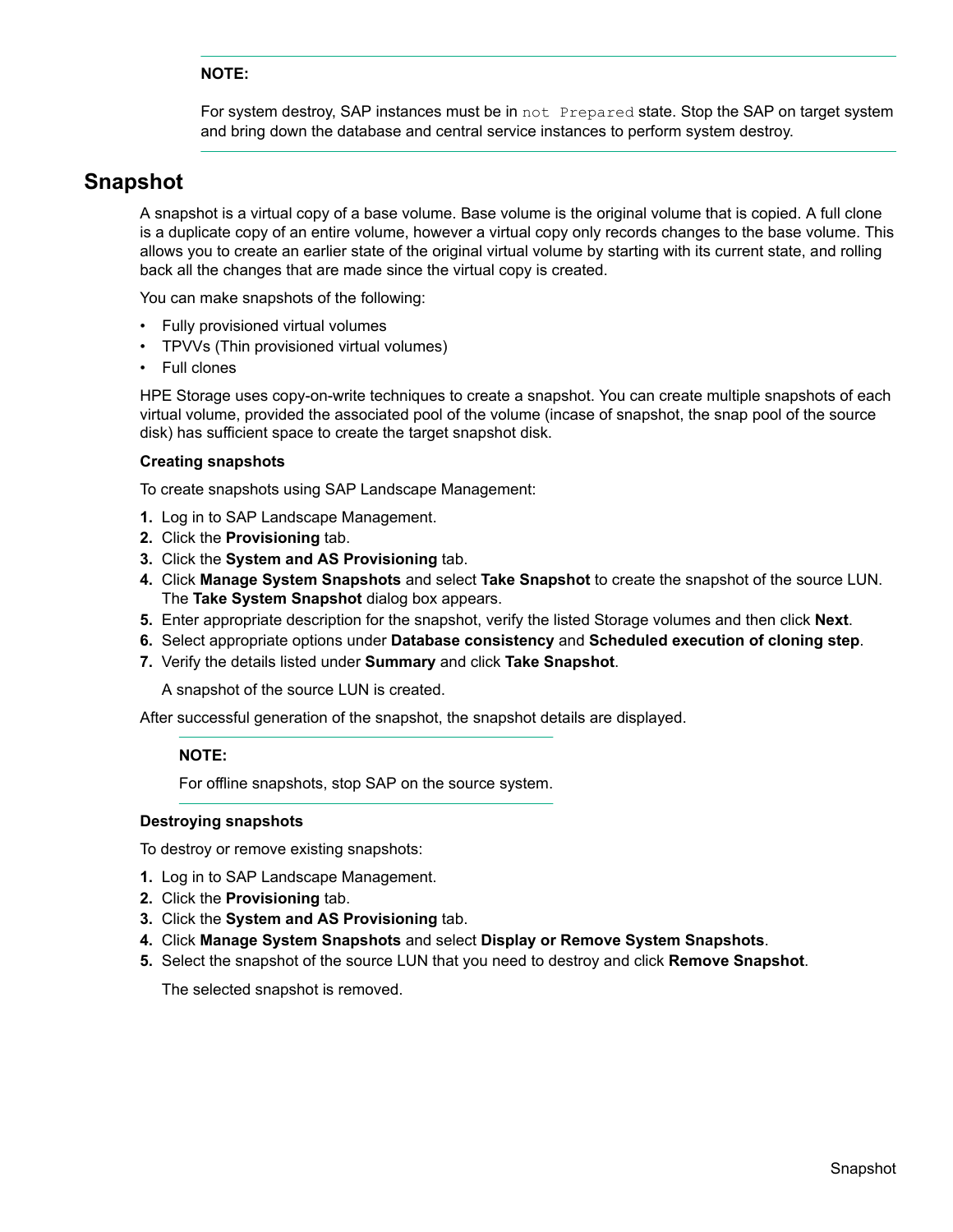# <span id="page-19-0"></span>**Enabling consistency groups for HPE 3PAR StoreServ Storage**

Storage Plug-in 2.4.0 for SAP Landscape Management allows you to create consistent group snapshots at the same point in time so that the related structures on different volumes in the group are consistent. This feature allows you to create copies that are better for recovery than a non-consistent one. The term consistency group refers to local replication of the source volumes in a batch or group.

### **Physical Copies**

A physical copy is a point-in-time copy that duplicates all the data from the source volume to the destination volume. This is performed so that the data on the destination volume can be used if the source volume becomes unavailable. If you make any change to either the source or destination volume, then the synchronization between the source and destination volumes is lost. You can resynchronize the volumes to remove the differences between the volumes.

You can create consistent group physical copies from a list of virtual volumes. A physical copy can only be made from a volume that has the required free space to write to the volume during a physical copy operation.

- The destination volume must have:
	- Sufficient snapshot space.
	- At least as much user space as the volume that is being copied.

### **NOTE:**

The destination volume must not be exported to a host.

### **Virtual copies**

A virtual copy is a snapshot of a virtual volume. You can make virtual copies of base volumes, physical copies, or other virtual copies. You can create Virtual copies using copy-on-write techniques. However, this feature is available only with the HPE 3PAR Virtual Copy license. Unlike a physical copy that duplicates the entire base volume, a virtual copy records only the changes to the original volume.

This allows you to recreate an earlier state of the original volume by starting with the current state and rolling back all of the changes that have been made since the virtual copy was created. For information on systemlevel maximum limits on virtual copies, see the *HPE 3PAR OS Configuration Matrix*.

You can create and manage virtual copies in groups to reduce the number of management tasks. You can also create a consistent group virtual copies from a list of virtual volumes.

## **NOTE:**

Certain features mentioned in this documentation might require additional licenses. Make sure that you have the appropriate licenses to use these features.

# **Operational flow**

**1.** Configure the HPE 3PAR storage Storeserv arrays in Storage Administrator Portal.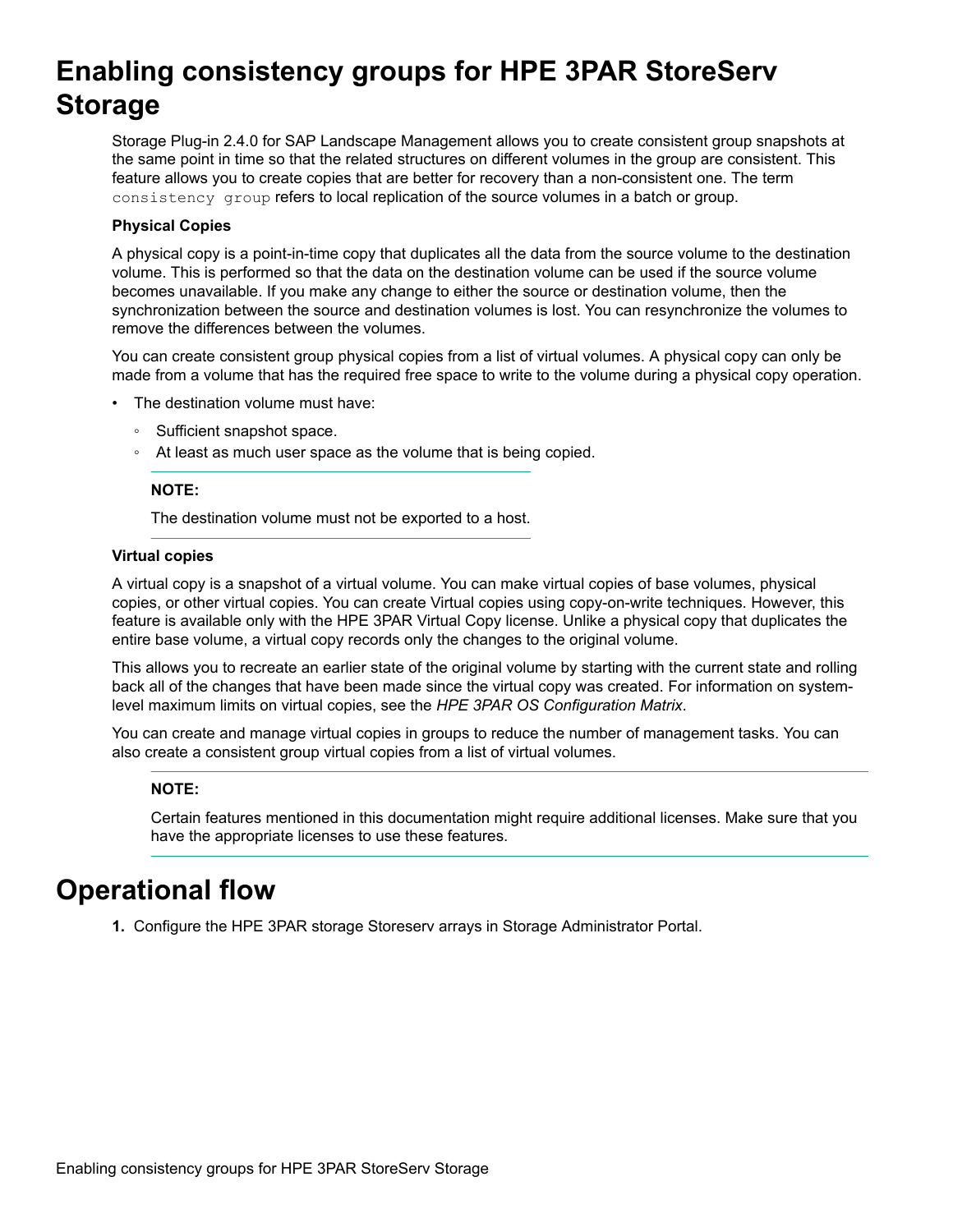| Storage Administrator Portal for HPE Storage Plug-in for SAP LVM |                                                                                                                                                       |                               |                        |                          |                 |                     |
|------------------------------------------------------------------|-------------------------------------------------------------------------------------------------------------------------------------------------------|-------------------------------|------------------------|--------------------------|-----------------|---------------------|
|                                                                  | <b>Configured Storage Systems and Management Servers</b><br>Only the configured HPE Storage Systems can be viewed in HPE Storage Plug-in for SAP LVM. |                               |                        |                          |                 |                     |
| Add/Remove Columns<br>Add.<br>Modify<br>Remove                   |                                                                                                                                                       |                               |                        |                          |                 |                     |
| <b>System Name</b>                                               | <b>System Type</b>                                                                                                                                    | <b>System Model</b>           | <b>System Firmware</b> | <b>System Identifier</b> | Managers / Mana | <b>Current User</b> |
|                                                                  |                                                                                                                                                       |                               |                        |                          |                 |                     |
| <b>EIS 206 REC</b>                                               | <b>HPE 3PAR StoreServ</b>                                                                                                                             | HPE 3PAR StoreSer 3.2.2 (MU2) |                        | 2FF70002AC00B69E         | 15 213 67 206   | 3paradm             |
| 3par                                                             | <b>HPE 3PAR StoreServ</b>                                                                                                                             | HPE 3PAR StoreSer 3.2.2 (MU4) |                        | 2FF70002AC07E1B6         | 15.213.71.17    | 3paradm             |

**2.** Verify that the arrays are listed in **Storage Systems** under **Storage Manager**.

|                                                          | <b>SAP</b> Landscape Virtualization Management<br>E17 on rhel7(10:23) $\triangle$ Related Links & Help $\triangle$ Administrator<br>i Go<br>⇔<br>Search: |                               |                                                                  |                     |           |                                  |  |                        |                 |
|----------------------------------------------------------|----------------------------------------------------------------------------------------------------------------------------------------------------------|-------------------------------|------------------------------------------------------------------|---------------------|-----------|----------------------------------|--|------------------------|-----------------|
| <b>Ly</b><br>Ē<br>Operations<br>Overview                 | l.<br>Provisioning                                                                                                                                       | <b>B</b><br>Automation        | H.<br>22<br>$+$<br>Configuration<br>Monitorina<br>Infrastructure |                     |           |                                  |  | Is.<br>Setup           |                 |
| <b>Network Components</b>                                | Virtualization managers                                                                                                                                  | <b>Storage Managers</b>       | Java PCA<br>Repositories                                         |                     |           |                                  |  |                        |                 |
| Overview                                                 |                                                                                                                                                          |                               |                                                                  |                     |           |                                  |  | $\boxed{\blacksquare}$ |                 |
| Add Remove<br>Export Import                              |                                                                                                                                                          | Supported Storage Integration |                                                                  |                     |           |                                  |  | 8.1                    |                 |
| <b>临</b> Label                                           |                                                                                                                                                          | Vendor                        | Product                                                          |                     | Version   | Required Storage Library Version |  |                        |                 |
| $\overline{\mathbf{v}}$                                  |                                                                                                                                                          | HPE                           | <b>HPE 3Par Storage Adapter</b>                                  |                     | 2.4.0.003 | 1.0.7                            |  |                        |                 |
| 3parAdapter                                              |                                                                                                                                                          |                               |                                                                  |                     |           |                                  |  |                        |                 |
|                                                          |                                                                                                                                                          |                               |                                                                  |                     |           |                                  |  |                        |                 |
|                                                          |                                                                                                                                                          |                               |                                                                  |                     |           |                                  |  |                        |                 |
|                                                          |                                                                                                                                                          |                               |                                                                  |                     |           |                                  |  |                        |                 |
|                                                          |                                                                                                                                                          |                               |                                                                  |                     |           |                                  |  |                        |                 |
|                                                          |                                                                                                                                                          |                               |                                                                  |                     |           |                                  |  |                        |                 |
|                                                          |                                                                                                                                                          |                               |                                                                  |                     |           |                                  |  |                        |                 |
|                                                          |                                                                                                                                                          |                               |                                                                  |                     |           |                                  |  |                        |                 |
| Rows: 1 total, 1 shown, 1 selected Selected: 3parAdapter |                                                                                                                                                          |                               |                                                                  |                     |           |                                  |  |                        |                 |
| <b>Details</b>                                           |                                                                                                                                                          |                               |                                                                  |                     |           |                                  |  |                        |                 |
| Edit<br><b>Test Configuration</b>                        |                                                                                                                                                          |                               |                                                                  |                     |           |                                  |  |                        |                 |
|                                                          |                                                                                                                                                          |                               |                                                                  |                     |           |                                  |  |                        |                 |
| <b>Basic Properties</b>                                  |                                                                                                                                                          |                               |                                                                  |                     |           |                                  |  |                        |                 |
| <b>Label:</b>                                            | 3parAdapter<br>admin                                                                                                                                     |                               |                                                                  |                     |           |                                  |  |                        |                 |
| <b>User Name:</b><br>Password:                           |                                                                                                                                                          |                               |                                                                  |                     |           |                                  |  |                        |                 |
| URL:                                                     | https://10.10.33.123:3501                                                                                                                                |                               |                                                                  |                     |           |                                  |  |                        |                 |
| Monitoring Interval (Seconds):                           |                                                                                                                                                          | 900                           |                                                                  |                     |           |                                  |  |                        |                 |
| <b>Additional Properties</b>                             |                                                                                                                                                          |                               |                                                                  |                     |           |                                  |  |                        |                 |
| Name                                                     |                                                                                                                                                          | Value                         |                                                                  | Type                | Mandatory | <b>Description</b>               |  |                        |                 |
| vCenter host                                             |                                                                                                                                                          | Show Values                   |                                                                  | <b>String Array</b> | □         | vCenter host                     |  |                        |                 |
| vCentre User                                             |                                                                                                                                                          | Show Values                   |                                                                  | <b>String Array</b> | $\Box$    | vCentre user                     |  |                        |                 |
| vCenter User Password                                    |                                                                                                                                                          | Show Values                   |                                                                  | <b>String Array</b> | $\Box$    | vCenter Password                 |  |                        | $\check{}$<br>N |
| $\sqrt{2}$<br>$\overline{\phantom{a}}$                   |                                                                                                                                                          |                               |                                                                  |                     |           |                                  |  |                        |                 |

- **3.** Make sure that the prerequisites listed earlier in this section are complete before cloning.
- **4.** Select the target storage system for each disk in the **Clone options** tab below **Storage**.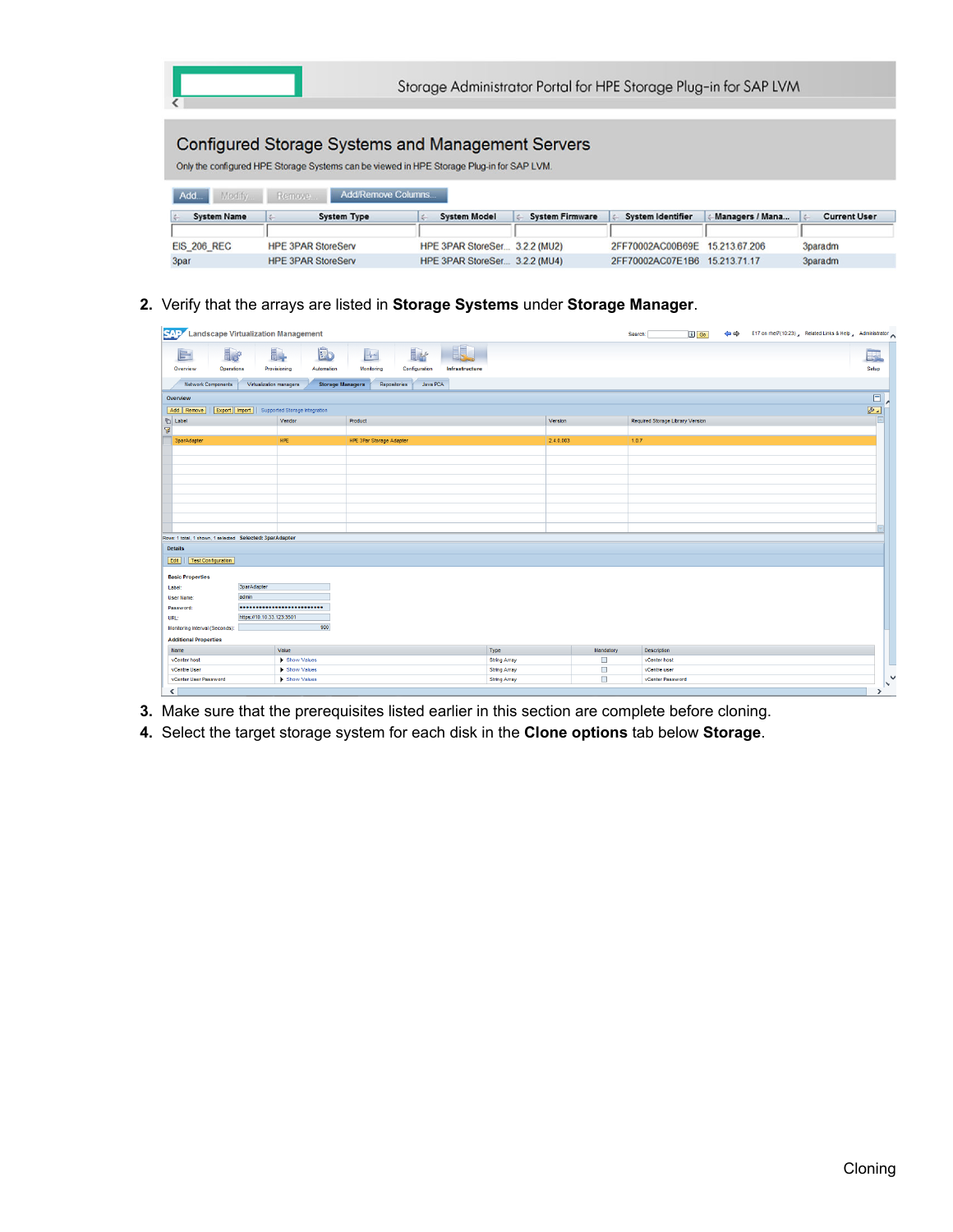# <span id="page-21-0"></span>Mapping multiple physical disks and multiple logical volumes

To manage volumes used by the host systems, HPE Storage Plug-in 2.4.0 supports the following features:

- Multiple physical disks contributing to one logical volume.
- Multiple logical volumes created from one physical disk.
- Multiple disks contribute to a volume group from which multiple logical volumes are created.

You can also use a physical disk directly, bypassing the host's logical volume manager, for a mount point.

These features are applicable to and independent of:

- The array used:
	- HPE 3PAR StoreServ
- The host operating systems:
	- RHEL
	- SLES

Ensure that appropriate logical volume managers is used in the host systems.

Volume management involves mapping of the following elements:

- Physical disks or physical volumes
- Volume group
- Logical volumes

HPE Storage Library located in the hosts maps all these elements.

During mount point retrieval from the host, all mount points of a system are mapped and returned in the format (DiskWWN=PhysicalVolume-VolumeGroup-LogicalVolume,…). All paths from the physical disk to the logical volume (DiskWWN=PhysicalVolume-VolumeGroup-LogicalVolume) are unique. The system lists all the contributing paths for each mount point. Individual paths are separated by commas.

HPE Storage Library marks the duplicated disks using asterisks (\*), so that the duplicated disks are not cloned or relocated more than once.

|--|

# **CAUTION:**

- Do not share physical disks across instances.
- Ensure that the Volume groups are exclusive to an instance and not used for external purposes (for example, to create logical volumes that are not used in any instance).
- Do not share overlapping mount points across instances.

HPE Storage Library lists the mounted Logical Volumes and performs mount and unmount operations.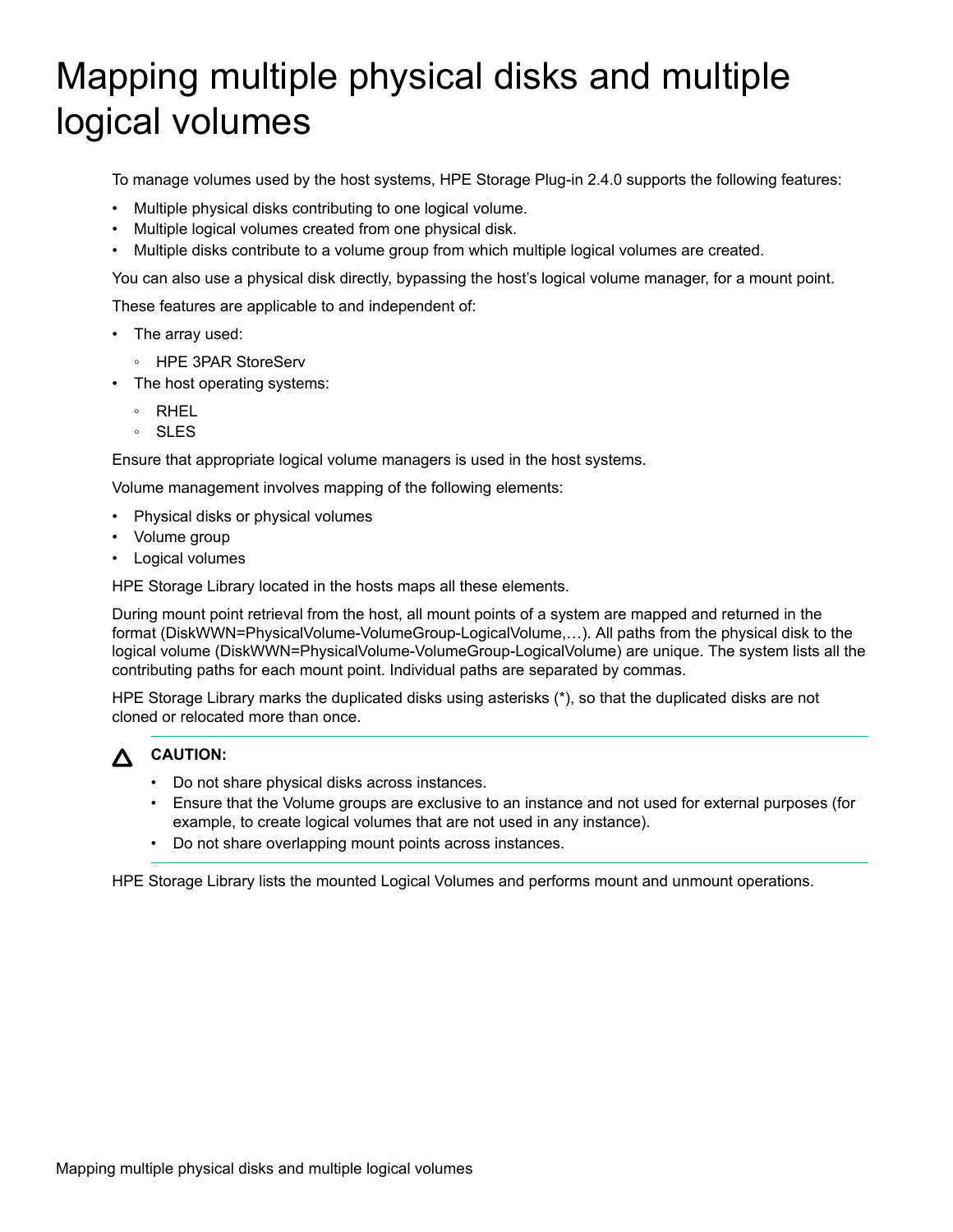# <span id="page-22-0"></span>**Troubleshooting**

# **ARRAY\_NOT\_COMMUNICATED**

### **Cause**

This is a general runtime exception thrown by Storage Provider layer when it finds there are environmental issues bothering the interworking with the storage array. Some of the most common reasons include array network connectivity issues due to which a CIM connection to the array has failed / timed out. Also, the load on the array due to other external processes hitting the management interface and/or array running to its full capacity could be a possible cause. And then, setting the Landscape Management monitoring interval to an aggressive value could compound the problem and lead to slowness and timeouts, which manifest ultimately as this exception.

### **Action**

- **1.** Check and rectify the network connection between the host and the array management interface. Ensure that the control path network performance remains responsive and performant.
- **2.** If the cause is diagnosed to be the load on the array, consider optimizing the same by either scaling up the array hardware OR by reducing the load, suitably.
- **3.** Consider increasing the storage monitoring interval to a higher value (less frequent) while remaining feasible to the business need at hand. The recommended value is 900 seconds.

# **NOT\_AUTHENTICATED message failure**

### **Symptom**

Invalid credentials provided for the Storage Provider—re-enter the credentials, and test the configuration.

## **Cause**

A timeout between the Storage adapter and the Storage Provider makes the current session invalid. Perform the following steps to increase the timeout to an appropriate value.

### **Action**

- **1.** Navigate to <Installation Directory>/Storage/JBoss/standalone/ configuration/ standalone.xml
- **2.** Under **<system-properties>**, add the following:

<property name="Authentication.SessionTimeoutInSeconds" value="" />

The current default value is 1800 seconds. Increase the default timeout to an appropriate value.

# **SCA file not listed after deployment**

### **Symptom**

The list app command does not list the SCA file after deployment.

### **Cause**

This occurs due to timeout during deployment in the environment. The current default timeout is 15 seconds.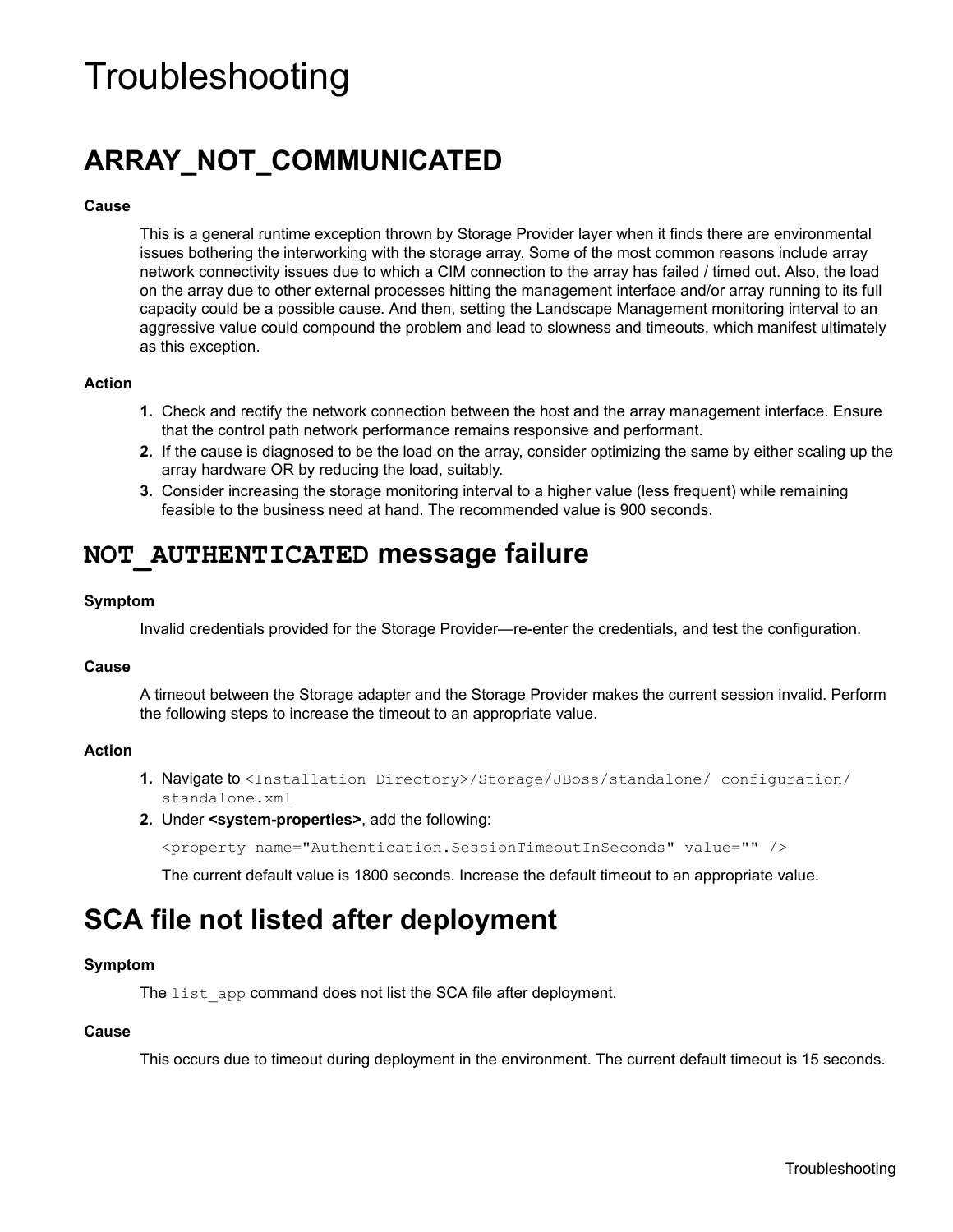## <span id="page-23-0"></span>**Action**

- **1.** Login to NWA (NetWeaver Administrator) portal.
- **2.** Click **Availability and Performance** > **System Overview** > **AS Java**, and then click **Nodes**.
- **3.** Click **Started**, and select **Manage Java Server nodes**.
- **4.** On the **Start & Stop: Java instances** page, click the **Java Instances** tab, and then click **More Actions** > **View System Properties**.
- **5.** On the **Java System Properties: Overview** page, navigate to the **Services** tab under **Details** for the instances of the selected Java.
- **6.** Select **Timeout**, and click **Modify** under the **Extended Details** section for Timeout. Enter a higher value as appropriate.

# **Inactive logical volume groups**

## **Symptom**

After you reboot the hosts in SUSE environment, the existing logical volume groups become inactive.

## **Action**

**1.** Manually run the vgchange –a y <volume group> command after every reboot.

This command re-activates the logical volume groups after every SUSE reboot.

# **CS instance down after System Clone**

## **Symptom**

The CS (Central Service) instance is down and the Enqueue server stopped after a System Clone operation.

### **Action**

- **1.** Add all the SAP ports (for example, SAP System Dispatcher Port, SAP System Gateway Port, SAP System Dispatcher Security Port, and SAP System Gateway Security Port) from the /etc/services file of the source to the target.
- **2.** Restart SAP manually in the target system. The CS instance will start after the restart.

# **Unable to upgrade Storage plugin**

## **Symptom**

Unable to upgrade Storage Plug-in Installer to v2.4.0 in Linux environment.

## **Action**

**1.** Remove and reinstall the Storage Plug-in in the Linux environment.

For information on removing and installing Storage Plug-in, see **[Installing HPE Storage Plug-in](#page-8-0)**.

# **Unable to see updated version in Storage Administrator Portal**

## **Symptom**

After upgrading the firmware, the updated version does not appear in Storage Administrator Portal.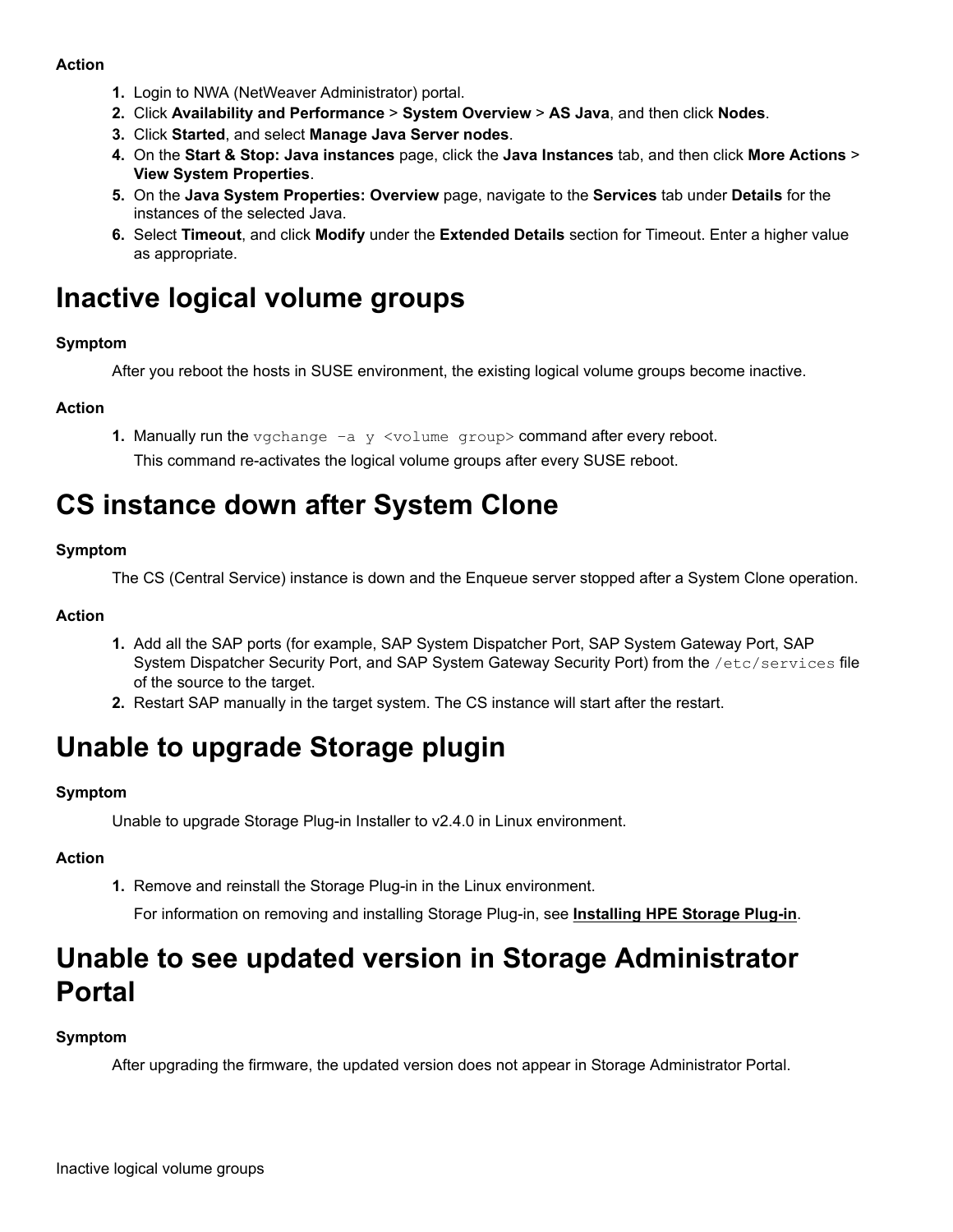1. Restart the HPE Storage Plug-in for SAPLVM service.

# <span id="page-24-0"></span>**Unable to see updated version in SAP Landscape Management Portal**

## **Symptom**

After upgrading Storage Adapter, the upgraded version is not updated in SAP Landscape Management Portal.

## **Action**

**1.** Undeploy the existing Storage Adapter and deploy the new adapter.

# **System Clone failed on SLES**

## **Symptom**

Unable to successfully complete system clone. Failed in prepare phase (if using SLES).

## **Action**

**1.** Select the failed clone operation and click the **Retry** button present on the same page under **Monitoring** > **Activities**.

# **System Refresh failed on SLES**

## **Symptom**

## **NOTE:**

Unable to complete System Refresh. Failed in 'prepare' phase (if using SLES 11.0 SP2, SP3, SP4, or SLES 12 SP1).

The cause for this failure is attributed to the way SUSE Linux apparently handles hardware changes on the PCI (SCSI) host bus. Refer KB article published by SUSE for more details: **[https://www.suse.com/](https://www.suse.com/support/kb/doc/?id=7009660) [support/kb/doc/?id=7009660](https://www.suse.com/support/kb/doc/?id=7009660)**.

## **Cause**

- Open Host Agent log file under /usr/sap/hostctrl/work/libsapacosprep.log and check if storage library has scanned for presence of multipathed device mapper file /dev/mapper/<wwn> repeatedly, and eventually failed after several retries.
- If yes, execute  $pvs$  command from shell and check to see if there are IO errors reported on PV devices. If IO errors are present, or if Disk WWNs are found to be stale (not in synch with what is RDM'ed) or if multipath daemon is found as hung then execute the following procedure:

## **Action**

- **1.** Record IP settings of the target SAP host where prepare failed.
- **2.** Reboot the target host.
- **3.** Reconfigure VIP using ifconfig for the SAP instances.
- **4.** Retry the Refresh operation from monitoring tab of SAP Landscape Management.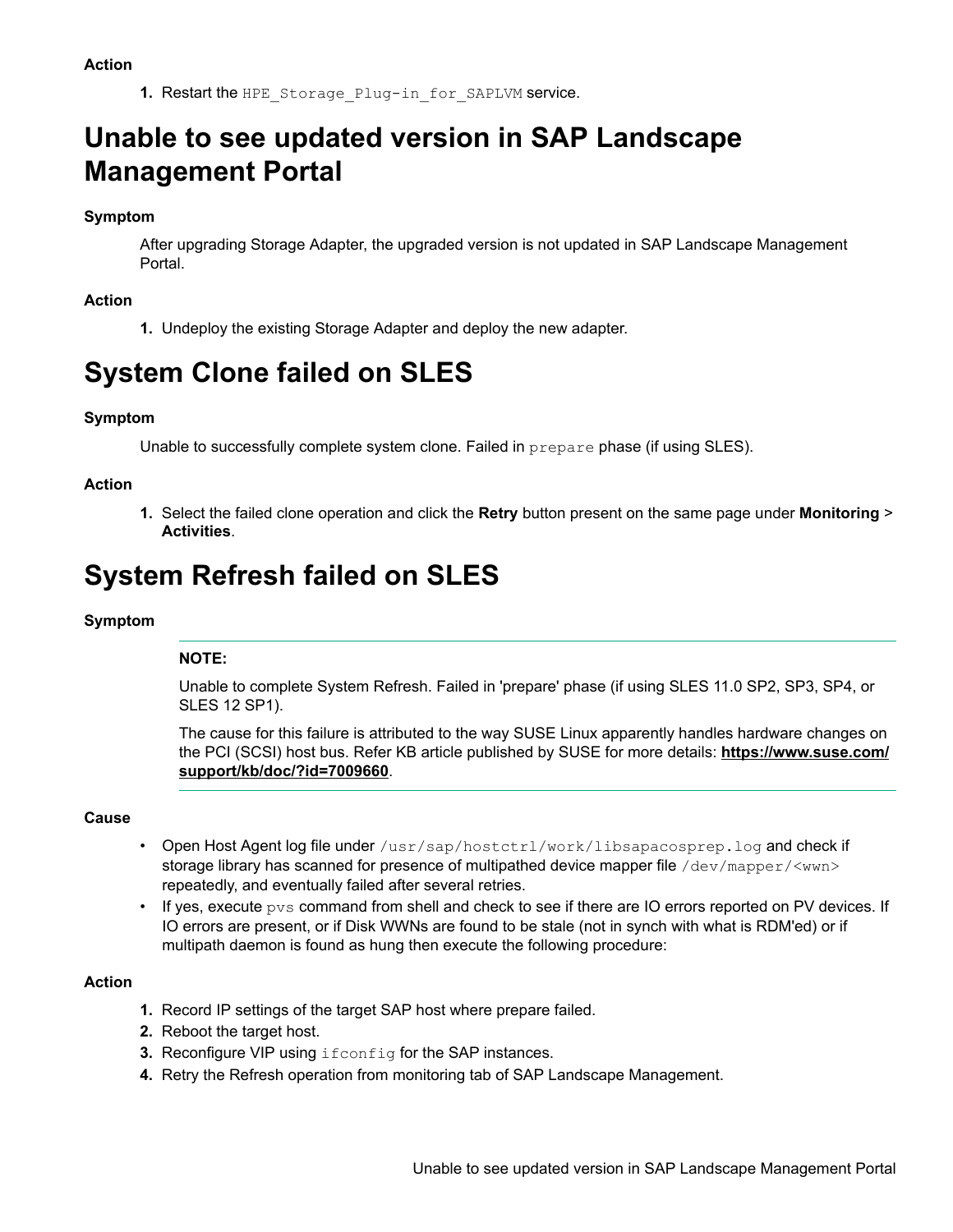# <span id="page-25-0"></span>**System clone failed or completed partially when multiple vcenters are configured**

## **Symptom**

Creating RDM for disk[DiskId] to VM[VM IP] failed is seen during the system clone steps.

## **Action**

**1.** Please configure the vCenter hosts in the order of source host first and target host next.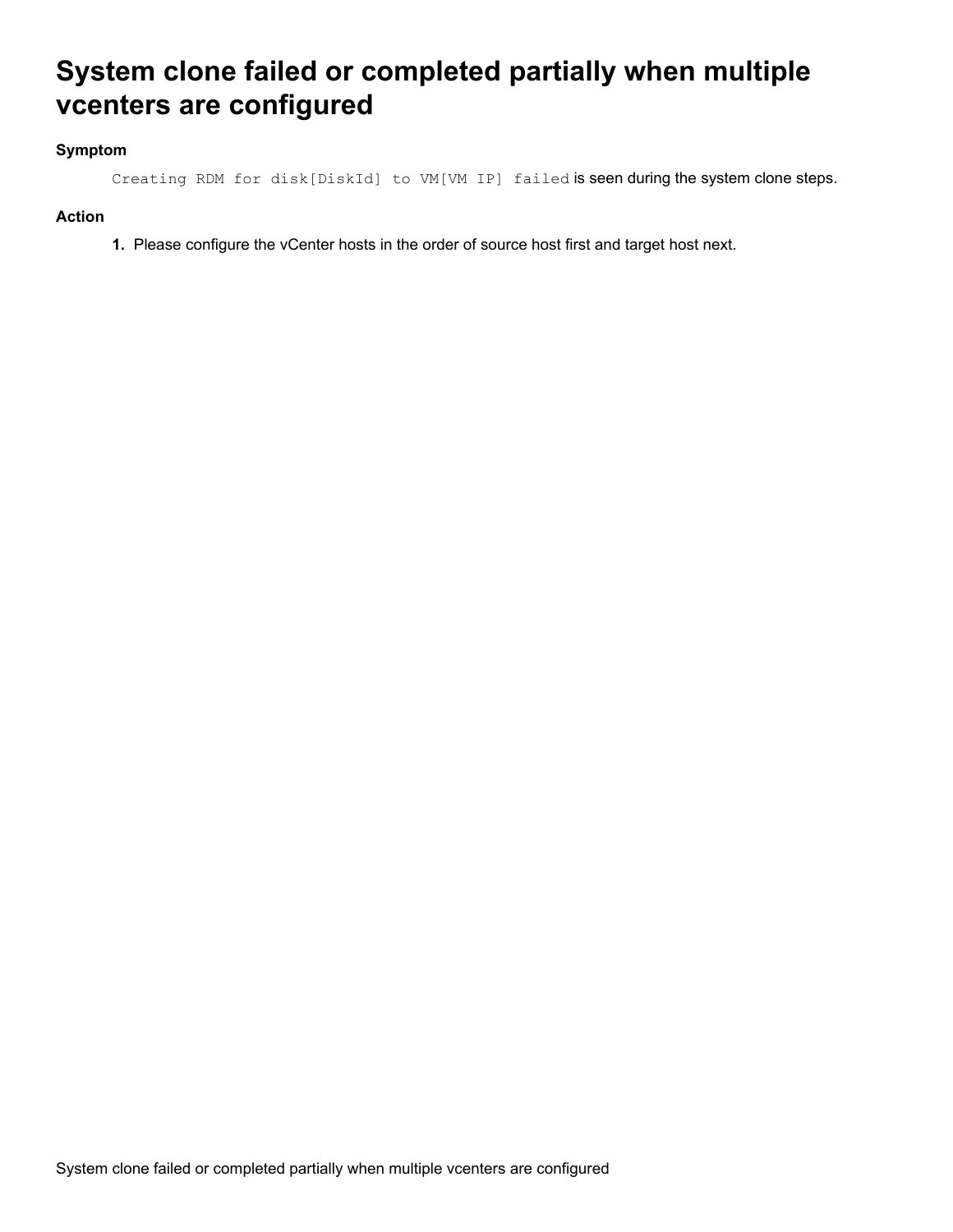# <span id="page-26-0"></span>Support and other resources

# **Accessing Hewlett Packard Enterprise Support**

• For live assistance, go to the Contact Hewlett Packard Enterprise Worldwide website:

### **[www.hpe.com/assistance](http://www.hpe.com/assistance)**

• To access documentation and support services, go to the Hewlett Packard Enterprise Support Center website:

### **[www.hpe.com/support/hpesc](http://www.hpe.com/support/hpesc)**

### **Information to collect**

- Technical support registration number (if applicable)
- Product name, model or version, and serial number
- Operating system name and version
- Firmware version
- Error messages
- Product-specific reports and logs
- Add-on products or components
- Third-party products or components

# **Accessing updates**

- Some software products provide a mechanism for accessing software updates through the product interface. Review your product documentation to identify the recommended software update method.
- To download product updates, go to either of the following:
	- Hewlett Packard Enterprise Support Center

### **Get connected with updates**

### page:**[www.hpe.com/support/e-updates](http://www.hpe.com/support/e-updates)**

- Software Depot website:**[www.hpe.com/support/softwaredepot](http://www.hpe.com/support/softwaredepot)**
- To view and update your entitlements, and to link your contracts and warranties with your profile, go to the Hewlett Packard Enterprise Support Center

### **More Information on Access to Support Materials**

### page:**[www.hpe.com/support/AccessToSupportMaterials](http://www.hpe.com/support/AccessToSupportMaterials)**

**IMPORTANT:**

Access to some updates might require product entitlement when accessed through the Hewlett Packard Enterprise Support Center. You must have an HPE Passport set up with relevant entitlements.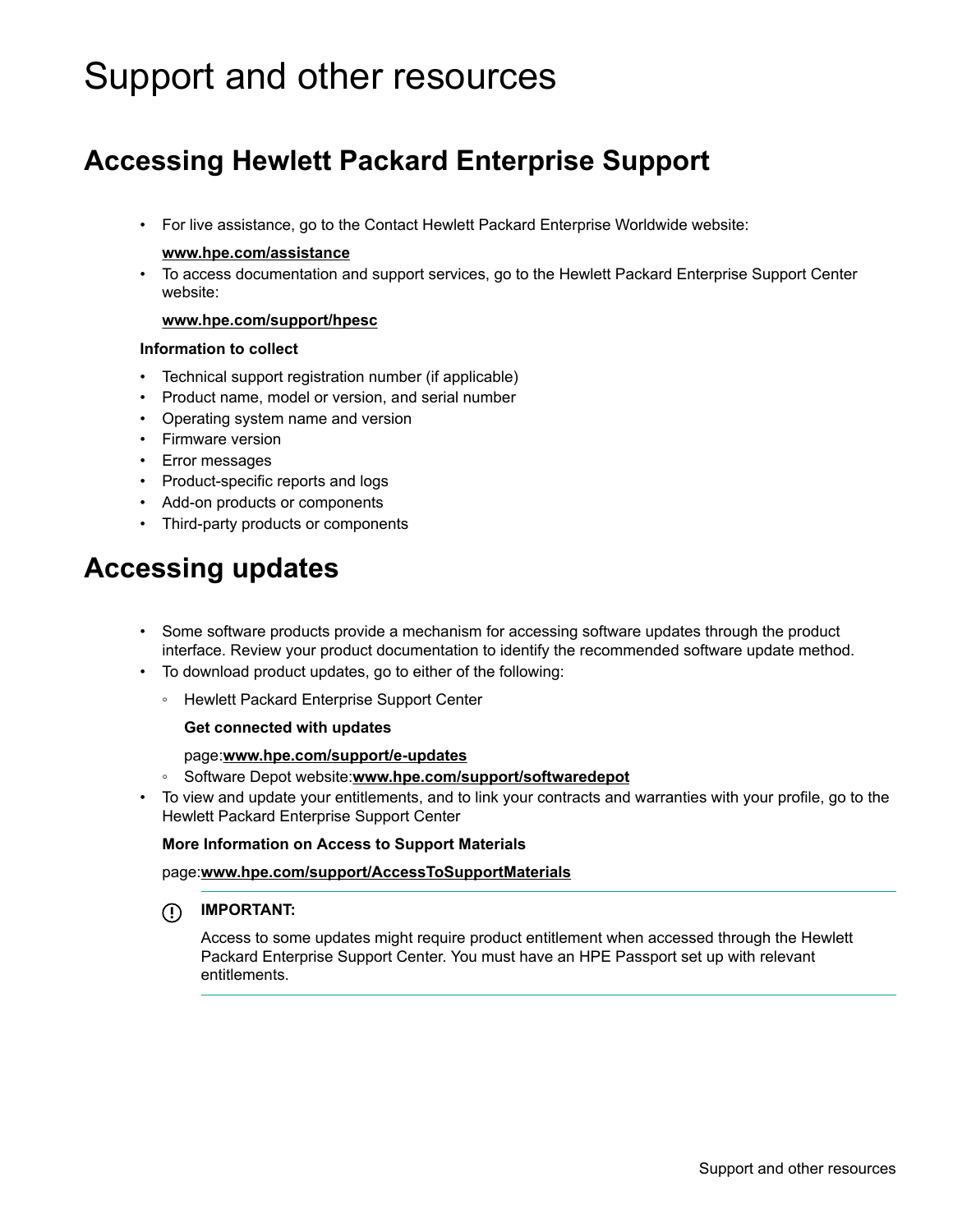# <span id="page-27-0"></span>**Websites**

| Website                                                                        | Link                                       |
|--------------------------------------------------------------------------------|--------------------------------------------|
| Hewlett Packard Enterprise Information Library                                 | www.hpe.com/info/enterprise/docs           |
| Hewlett Packard Enterprise Support Center                                      | www.hpe.com/support/hpesc                  |
| Contact Hewlett Packard Enterprise Worldwide                                   | www.hpe.com/assistance                     |
| <b>Subscription Service/Support Alerts</b>                                     | www.hpe.com/support/e-updates              |
| Software Depot                                                                 | www.hpe.com/support/softwaredepot          |
| <b>Customer Self Repair</b>                                                    | www.hpe.com/support/selfrepair             |
| Insight Remote Support                                                         | www.hpe.com/info/insightremotesupport/docs |
| Serviceguard Solutions for HP-UX                                               | www.hpe.com/info/hpux-serviceguard-docs    |
| Single Point of Connectivity Knowledge (SPOCK)<br>Storage compatibility matrix | www.hpe.com/storage/spock                  |
| Storage white papers and analyst reports                                       | www.hpe.com/storage/whitepapers            |

# **Customer self repair**

Hewlett Packard Enterprise customer self repair (CSR) programs allow you to repair your product. If a CSR part needs to be replaced, it will be shipped directly to you so that you can install it at your convenience. Some parts do not qualify for CSR. Your Hewlett Packard Enterprise authorized service provider will determine whether a repair can be accomplished by CSR.

For more information about CSR, contact your local service provider or go to the CSR website:

**[www.hpe.com/support/selfrepair](http://www.hpe.com/support/selfrepair)**

# **Remote support**

Remote support is available with supported devices as part of your warranty or contractual support agreement. It provides intelligent event diagnosis, and automatic, secure submission of hardware event notifications to Hewlett Packard Enterprise, which will initiate a fast and accurate resolution based on your product's service level. Hewlett Packard Enterprise strongly recommends that you register your device for remote support.

For more information and device support details, go to the following website:

## **[www.hpe.com/info/insightremotesupport/docs](http://www.hpe.com/info/insightremotesupport/docs)**

# **Documentation feedback**

Hewlett Packard Enterprise is committed to providing documentation that meets your needs. To help us improve the documentation, send any errors, suggestions, or comments to Documentation Feedback (**docsfeedback@hpe.com**). When submitting your feedback, include the document title, part number, edition, and publication date located on the front cover of the document. For online help content, include the product name, product version, help edition, and publication date located on the legal notices page.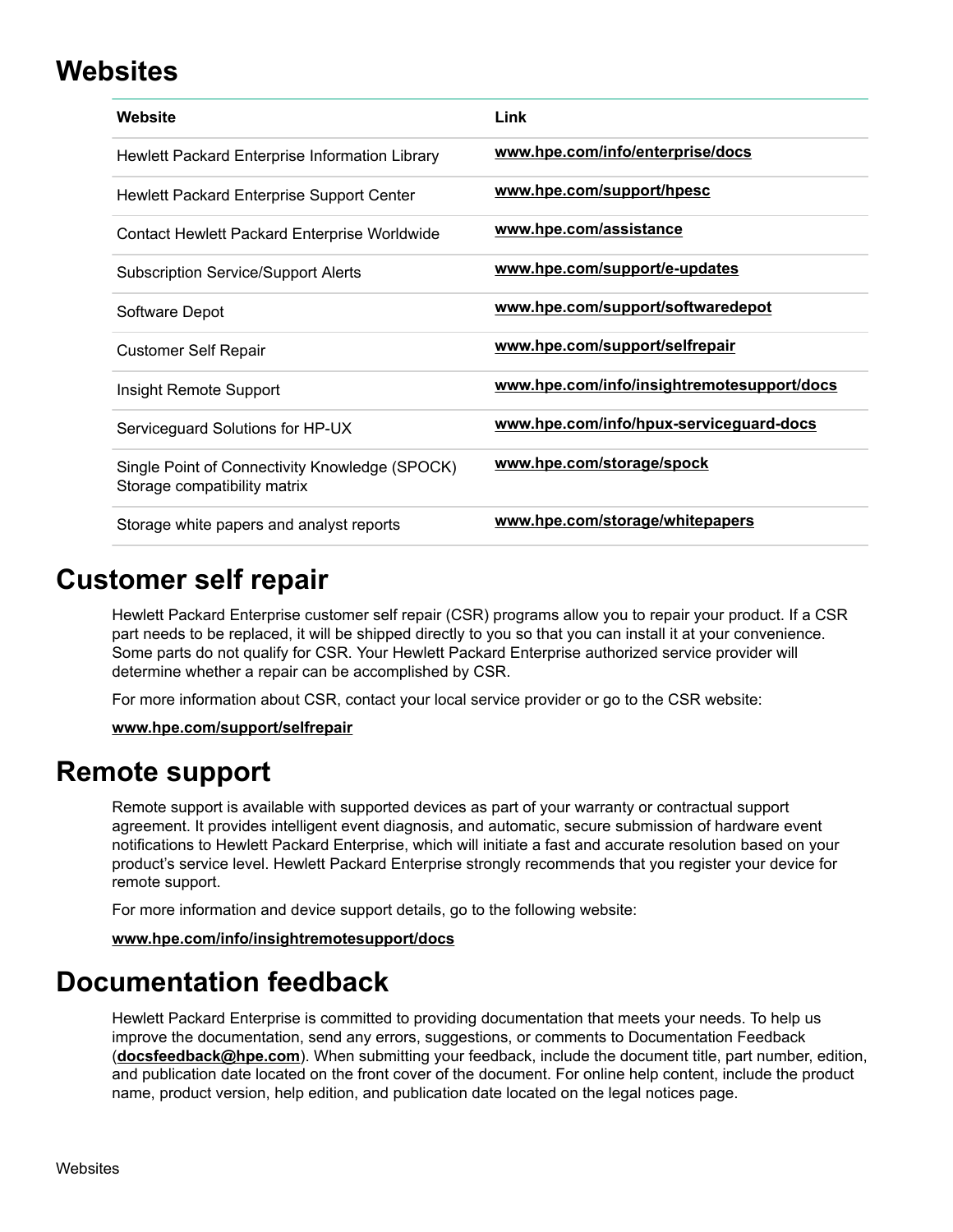<span id="page-28-0"></span>

### **HPE 3PAR Remote Copy Software**

A host-independent, array-based data mirroring solution that enables data distribution and disaster recovery for applications. This optional utility enables a user to copy virtual volumes from one system to a second system. The user must have 3PAR Remote Copy Software licenses for all storage systems participating in remote-copy replication.

### **Latency**

A measure of time delay experienced in a network. Round-trip latency measures the time for a signal to go from source to destination and back to the source.

### **Primary Storage System**

One of two storage systems in a remote-copy pair. The primary storage system holds the original virtual volumes which are replicated to the backup storage system.

### **Secondary Storage System**

The second storage system in a remote-copy pair.

### **Primary Volume Group**

The volume group that resides on the primary storage system and that receives data from the host. The primary volume group is linked to a secondary volume group on the secondary storage system.

#### **Secondary Volume Group**

The volume group that resides on the secondary storage system and that receives data from the primary volume group in a remote-copy pair.

#### **Remote Copy Volume Group (RCG)**

A pair of virtual volume sets that are logically related and that are used when data needs to be consistent between specified sets of virtual volumes.

#### **Remote Copy Pair**

Two linked storage systems, consisting of a primary storage system and a backup storage system. The primary storage system holds the volumes that are copied to the remote backup storage system.

### **RPO (Recovery point objective)**

The maximum amount of acceptable data loss in the event of a disaster. RPO is generally specified as an amount of time (minutes, hours, days). The RPO may be zero.

### **RTT (Round Trip Time)**

The time in milliseconds, that a signal takes to be sent plus the time it takes for receipt of the signal to be acknowledged.

#### **Synchronization Modes**

The method by which data on a remote-copy pair are made consistent. Synchronization modes most used are:

- synchronous
- asynchronous periodic

#### **Synchronous mode**

Data replication that writes data to the primary and secondary sites simultaneously over a network, such that data remains current between sites.

### **Asynchronous periodic mode**